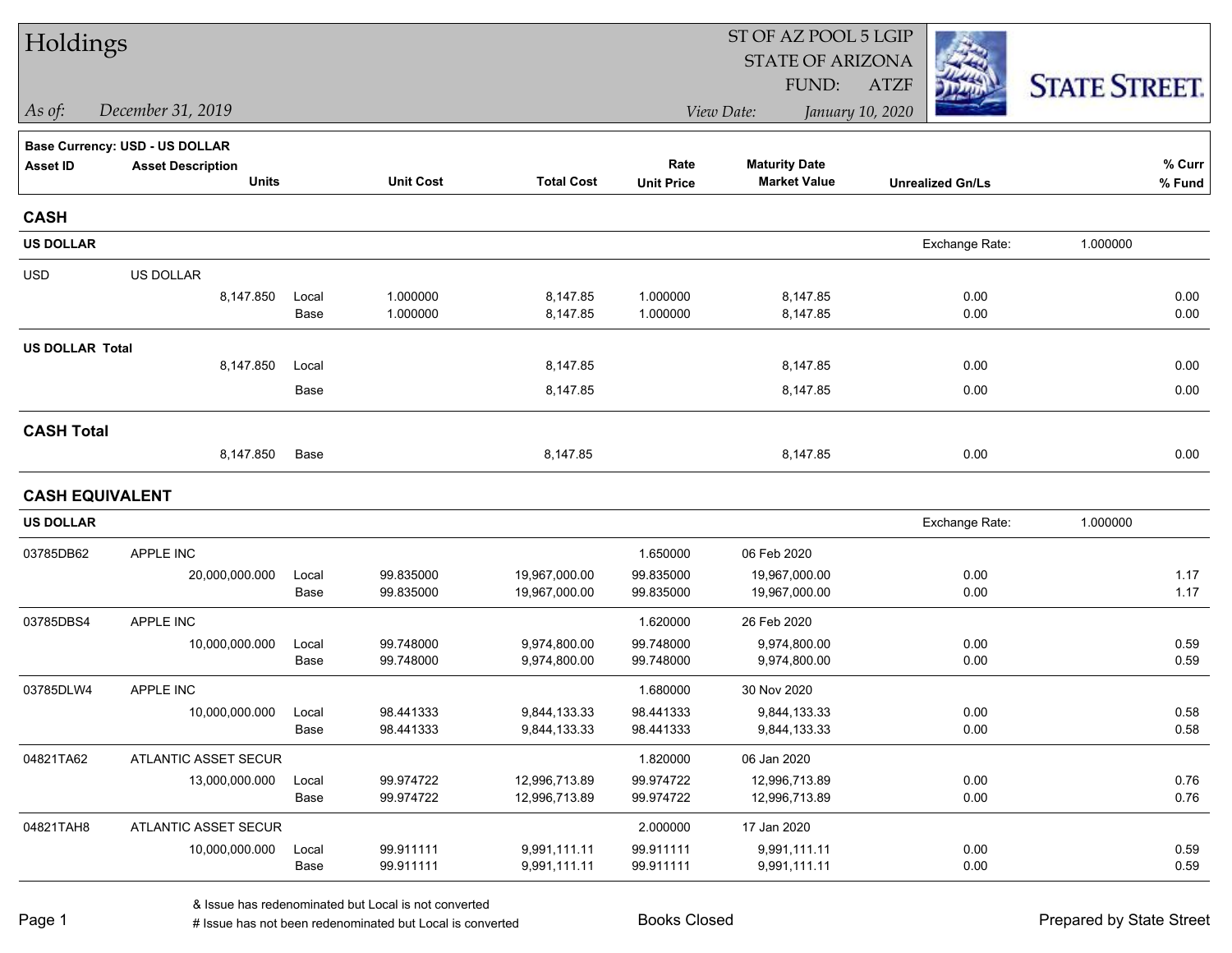| Holdings        |                                       |       |                  |                   |                   | 51 OF AZ POOL 5 LGIP    |                  |                         |                      |
|-----------------|---------------------------------------|-------|------------------|-------------------|-------------------|-------------------------|------------------|-------------------------|----------------------|
|                 |                                       |       |                  |                   |                   | <b>STATE OF ARIZONA</b> |                  | Ź.                      |                      |
|                 |                                       |       |                  |                   |                   | FUND:                   | <b>ATZF</b>      |                         | <b>STATE STREET.</b> |
| As of:          | December 31, 2019                     |       |                  |                   |                   | View Date:              | January 10, 2020 |                         |                      |
|                 | <b>Base Currency: USD - US DOLLAR</b> |       |                  |                   |                   |                         |                  |                         |                      |
| <b>Asset ID</b> | <b>Asset Description</b>              |       |                  |                   | Rate              | <b>Maturity Date</b>    |                  |                         | % Curr               |
|                 | <b>Units</b>                          |       | <b>Unit Cost</b> | <b>Total Cost</b> | <b>Unit Price</b> | <b>Market Value</b>     |                  | <b>Unrealized Gn/Ls</b> | % Fund               |
| 04821TBS3       | ATLANTIC ASSET SECUR                  |       |                  |                   | 1.860000          | 26 Feb 2020             |                  |                         |                      |
|                 | 8,722,000.000                         | Local | 99.710667        | 8,696,764.35      | 99.710667         | 8,696,764.35            |                  | 0.00                    | 0.51                 |
|                 |                                       | Base  | 99.710667        | 8,696,764.35      | 99.710667         | 8,696,764.35            |                  | 0.00                    | 0.51                 |
| 06367BAU3       | <b>BANK OF MONTREAL-</b>              |       |                  |                   | 1.860000          | 02 Mar 2020             |                  |                         |                      |
|                 | 20,000,000.000                        | Local | 100.000000       | 20,000,000.00     | 100.000000        | 20,000,000.00           |                  | 0.00                    | 1.18                 |
|                 |                                       | Base  | 100.000000       | 20,000,000.00     | 100.000000        | 20,000,000.00           |                  | 0.00                    | 1.18                 |
| 06370R4H9       | <b>BANK OF MONTREAL-</b>              |       |                  |                   | 2.080000          | 02 Jan 2020             |                  |                         |                      |
|                 | 10,000,000.000                        | Local | 100.000000       | 10,000,000.00     | 100.000000        | 10,000,000.00           |                  | 0.00                    | 0.59                 |
|                 |                                       | Base  | 100.000000       | 10,000,000.00     | 100.000000        | 10,000,000.00           |                  | 0.00                    | 0.59                 |
| 06370R5L9       | <b>BANK OF MONTREAL-</b>              |       |                  |                   | 1.940000          | 10 Jan 2020             |                  |                         |                      |
|                 | 15,000,000.000                        | Local | 100.000000       | 15,000,000.00     | 100.000000        | 15,000,000.00           |                  | 0.00                    | 0.88                 |
|                 |                                       | Base  | 100.000000       | 15,000,000.00     | 100.000000        | 15,000,000.00           |                  | 0.00                    | 0.88                 |
| 07644AAD6       | BEDFORD ROW FDG CORP                  |       |                  |                   | 1.810000          | 13 Jan 2020             |                  |                         |                      |
|                 | 3,000,000.000                         | Local | 99.939667        | 2,998,190.00      | 99.939667         | 2,998,190.00            |                  | 0.00                    | 0.18                 |
|                 |                                       | Base  | 99.939667        | 2,998,190.00      | 99.939667         | 2,998,190.00            |                  | 0.00                    | 0.18                 |
| 07644AAD6       | BEDFORD ROW FDG CORP                  |       |                  |                   | 2.090000          | 13 Jan 2020             |                  |                         |                      |
|                 | 3,330,000.000                         | Local | 99.930333        | 3,327,680.10      | 99.930333         | 3,327,680.10            |                  | 0.00                    | 0.20                 |
|                 |                                       | Base  | 99.930333        | 3,327,680.10      | 99.930333         | 3,327,680.10            |                  | 0.00                    | 0.20                 |
| 07644AAM6       | BEDFORD ROW FDG CORP                  |       |                  |                   | 2.160000          | 21 Jan 2020             |                  |                         |                      |
|                 | 10,000,000.000                        | Local | 99.880000        | 9,988,000.00      | 99.880000         | 9,988,000.00            |                  | 0.00                    | 0.59                 |
|                 |                                       | Base  | 99.880000        | 9,988,000.00      | 99.880000         | 9,988,000.00            |                  | 0.00                    | 0.59                 |
| 07644CFT2       | BEDFORD ROW FDG CORP                  |       |                  |                   | 1.847130          | 03 Feb 2020             |                  |                         |                      |
|                 | 10,000,000.000                        | Local | 100.000000       | 10,000,000.00     | 100.000000        | 10,000,000.00           |                  | 0.00                    | 0.59                 |
|                 |                                       | Base  | 100.000000       | 10,000,000.00     | 100.000000        | 10,000,000.00           |                  | 0.00                    | 0.59                 |
| 07644DJJ8       | BEDFORD ROW FDG CORP                  |       |                  |                   | 1.857130          | 03 Feb 2020             |                  |                         |                      |
|                 | 23,000,000.000                        | Local | 100.000000       | 23,000,000.00     | 100.000000        | 23,000,000.00           |                  | 0.00                    | 1.35                 |
|                 |                                       | Base  | 100.000000       | 23,000,000.00     | 100.000000        | 23,000,000.00           |                  | 0.00                    | 1.35                 |
| 09702LBK0       | <b>BOEING COMPANY</b>                 |       |                  |                   | 2.150000          | 19 Feb 2020             |                  |                         |                      |
|                 | 12,000,000.000                        | Local | 99.707361        | 11,964,883.33     | 99.707361         | 11,964,883.33           |                  | 0.00                    | 0.70                 |
|                 |                                       | Base  | 99.707361        | 11,964,883.33     | 99.707361         | 11,964,883.33           |                  | 0.00                    | 0.70                 |

 $ST$  OF AZ POOL 5 LGIP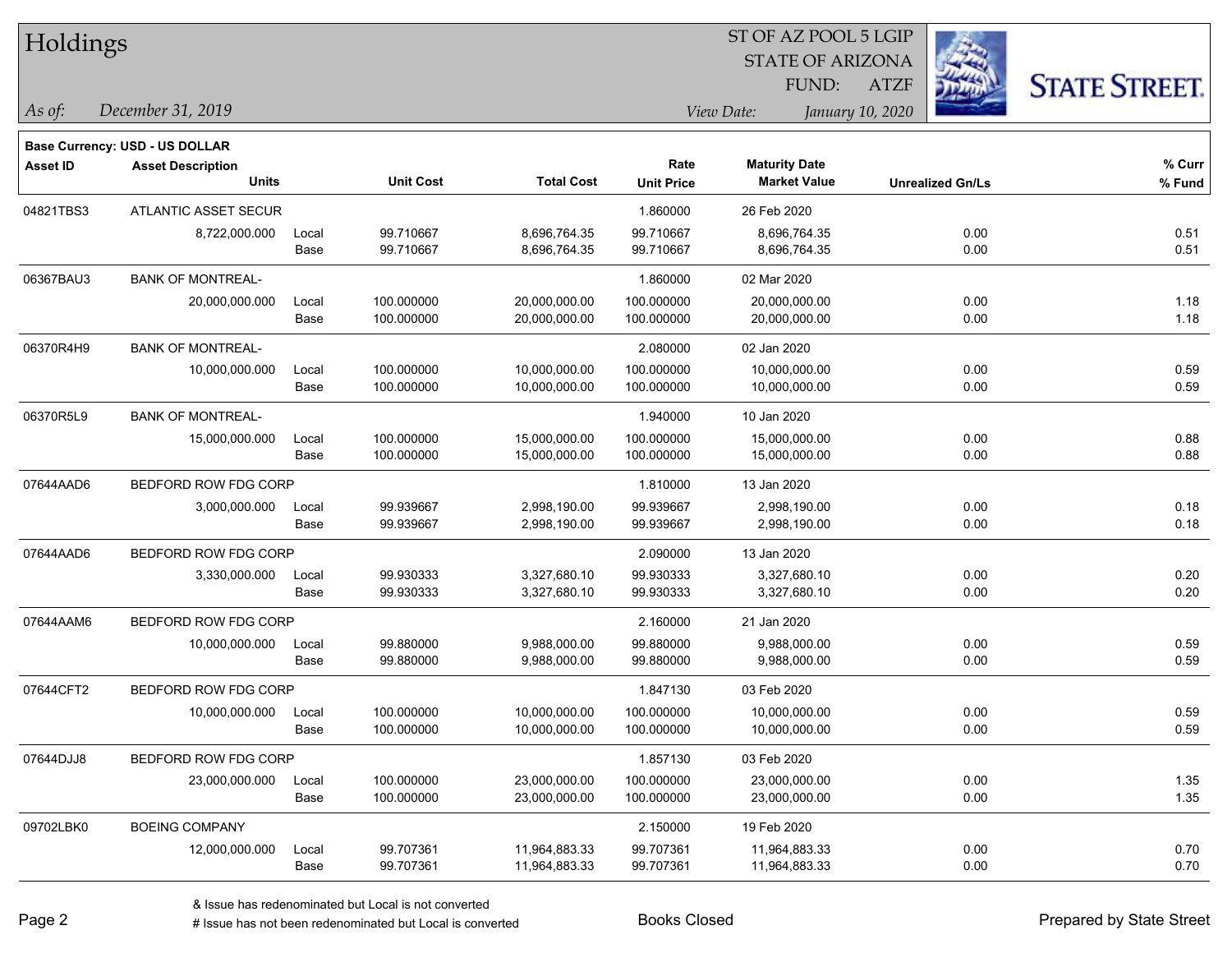| Holdings        |                                       |       |                  |                   | 51 OF AZ POOL 5 LGIP |                                |                         |                      |  |  |
|-----------------|---------------------------------------|-------|------------------|-------------------|----------------------|--------------------------------|-------------------------|----------------------|--|--|
|                 |                                       |       |                  |                   |                      | <b>STATE OF ARIZONA</b>        | <b>REGIST</b>           |                      |  |  |
|                 |                                       |       |                  |                   |                      | FUND:                          | <b>ATZF</b>             | <b>STATE STREET.</b> |  |  |
| As of:          | December 31, 2019                     |       |                  |                   |                      | View Date:<br>January 10, 2020 |                         |                      |  |  |
|                 | <b>Base Currency: USD - US DOLLAR</b> |       |                  |                   |                      |                                |                         |                      |  |  |
| <b>Asset ID</b> | <b>Asset Description</b>              |       |                  |                   | Rate                 | <b>Maturity Date</b>           |                         | $%$ Curr             |  |  |
|                 | <b>Units</b>                          |       | <b>Unit Cost</b> | <b>Total Cost</b> | <b>Unit Price</b>    | <b>Market Value</b>            | <b>Unrealized Gn/Ls</b> | % Fund               |  |  |
| 1247P2C28       | CAFCO LLC                             |       |                  |                   | 1.840000             | 02 Mar 2020                    |                         |                      |  |  |
|                 | 10,000,000.000                        | Local | 99.688222        | 9,968,822.22      | 99.688222            | 9,968,822.22                   | 0.00                    | 0.59                 |  |  |
|                 |                                       | Base  | 99.688222        | 9,968,822.22      | 99.688222            | 9,968,822.22                   | 0.00                    | 0.59                 |  |  |
| 13738JBD1       | CAN AST + CAN LTD JT                  |       |                  |                   | 1.870000             | 13 Feb 2020                    |                         |                      |  |  |
|                 | 15,000,000.000                        | Local | 99.776639        | 14,966,495.83     | 99.776639            | 14,966,495.83                  | 0.00                    | 0.88                 |  |  |
|                 |                                       | Base  | 99.776639        | 14,966,495.83     | 99.776639            | 14,966,495.83                  | 0.00                    | 0.88                 |  |  |
| 13738JCW8       | CAN AST + CAN LTD JT                  |       |                  |                   | 1.880000             | 30 Mar 2020                    |                         |                      |  |  |
|                 | 20,000,000.000                        | Local | 99.535222        | 19,907,044.45     | 99.535222            | 19,907,044.45                  | 0.00                    | 1.17                 |  |  |
|                 |                                       | Base  | 99.535222        | 19,907,044.45     | 99.535222            | 19,907,044.45                  | 0.00                    | 1.17                 |  |  |
| 15060XA85       | CEDAR SPRING CPTL CO                  |       |                  |                   | 2.090000             | 08 Jan 2020                    |                         |                      |  |  |
|                 | 10,000,000.000                        | Local | 99.959361        | 9,995,936.11      | 99.959361            | 9,995,936.11                   | 0.00                    | 0.59                 |  |  |
|                 |                                       | Base  | 99.959361        | 9,995,936.11      | 99.959361            | 9,995,936.11                   | 0.00                    | 0.59                 |  |  |
| 15060XAH5       | CEDAR SPRING CPTL CO                  |       |                  |                   | 1.860000             | 17 Jan 2020                    |                         |                      |  |  |
|                 | 20,000,000.000                        | Local | 99.917333        | 19,983,466.67     | 99.917333            | 19,983,466.67                  | 0.00                    | 1.18                 |  |  |
|                 |                                       | Base  | 99.917333        | 19,983,466.67     | 99.917333            | 19,983,466.67                  | 0.00                    | 1.18                 |  |  |
| 15060XAQ5       | CEDAR SPRING CPTL CO                  |       |                  |                   | 1.770000             | 24 Jan 2020                    |                         |                      |  |  |
|                 | 20,000,000.000                        | Local | 99.886917        | 19,977,383.33     | 99.886917            | 19,977,383.33                  | 0.00                    | 1.17                 |  |  |
|                 |                                       | Base  | 99.886917        | 19,977,383.33     | 99.886917            | 19,977,383.33                  | 0.00                    | 1.17                 |  |  |
| 15963TAE9       | CHARIOT FNDG LLC                      |       |                  |                   | 1.780000             | 14 Jan 2020                    |                         |                      |  |  |
|                 | 15,000,000.000                        | Local | 99.935722        | 14,990,358.33     | 99.935722            | 14,990,358.33                  | 0.00                    | 0.88                 |  |  |
|                 |                                       | Base  | 99.935722        | 14,990,358.33     | 99.935722            | 14,990,358.33                  | 0.00                    | 0.88                 |  |  |
| 15963TBA6       | <b>CHARIOT FNDG LLC</b>               |       |                  |                   | 1.840000             | 10 Feb 2020                    |                         |                      |  |  |
|                 | 10,000,000.000                        | Local | 99.795556        | 9,979,555.55      | 99.795556            | 9,979,555.55                   | 0.00                    | 0.59                 |  |  |
|                 |                                       | Base  | 99.795556        | 9,979,555.55      | 99.795556            | 9,979,555.55                   | 0.00                    | 0.59                 |  |  |
| 16677JAV8       | <b>CHEVRON CORP</b>                   |       |                  |                   | 1.950000             | 29 Jan 2020                    |                         |                      |  |  |
|                 | 10,000,000.000                        | Local | 99.848333        | 9,984,833.33      | 99.848333            | 9,984,833.33                   | 0.00                    | 0.59                 |  |  |
|                 |                                       | Base  | 99.848333        | 9,984,833.33      | 99.848333            | 9,984,833.33                   | 0.00                    | 0.59                 |  |  |
| 16677JB47       | CHEVRON CORP                          |       |                  |                   | 1.610000             | 04 Feb 2020                    |                         |                      |  |  |
|                 | 18,000,000.000                        | Local | 99.847944        | 17,972,630.00     | 99.847944            | 17,972,630.00                  | 0.00                    | 1.06                 |  |  |
|                 |                                       | Base  | 99.847944        | 17,972,630.00     | 99.847944            | 17,972,630.00                  | 0.00                    | 1.06                 |  |  |

 $\overline{\text{SE ADO}}$   $\overline{\text{SVD}}$ 

٦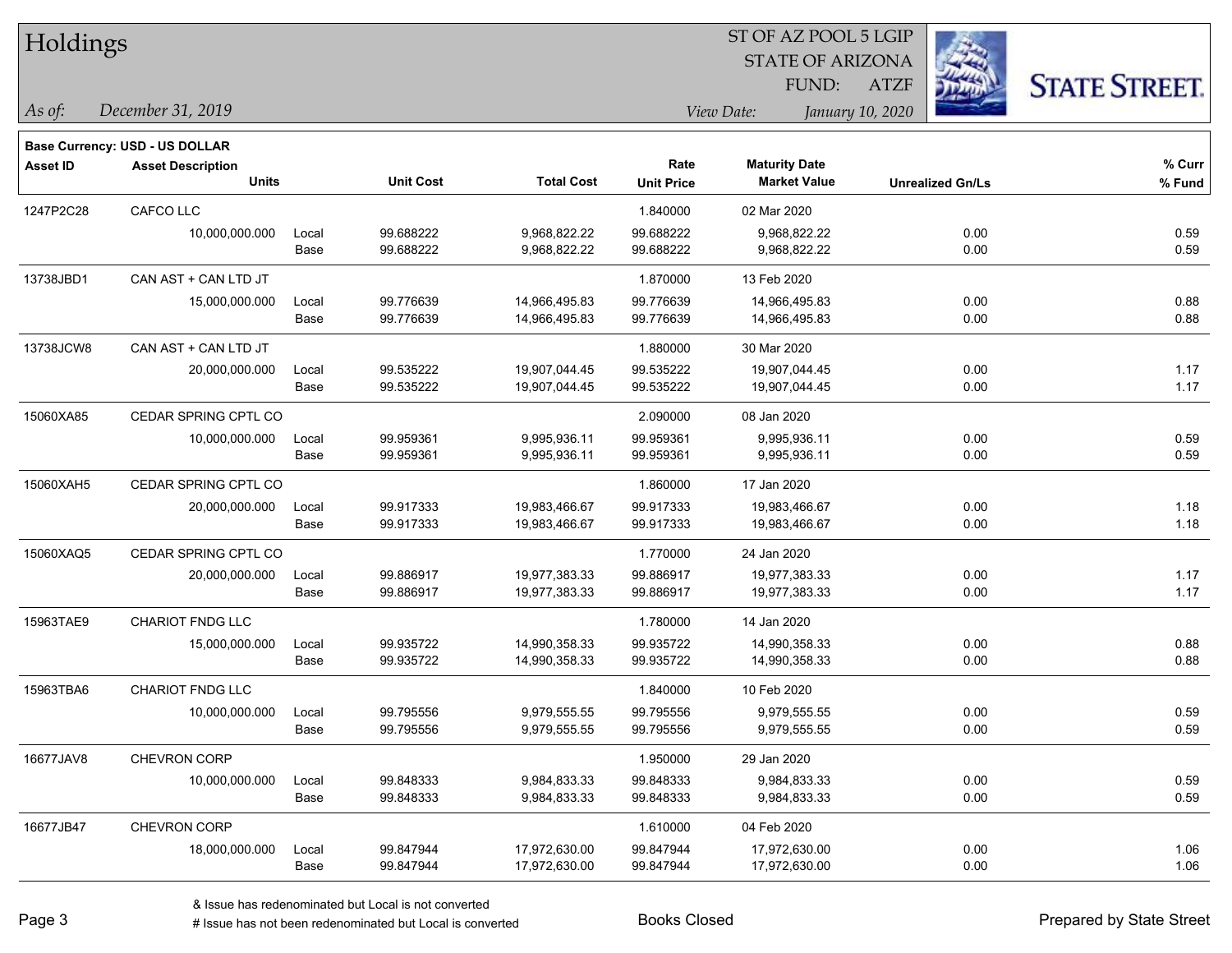| Holdings        |                                       |       |                  |                   |                   | ST OF AZ POOL 5 LGIP    |                         |                      |
|-----------------|---------------------------------------|-------|------------------|-------------------|-------------------|-------------------------|-------------------------|----------------------|
|                 |                                       |       |                  |                   |                   | <b>STATE OF ARIZONA</b> |                         |                      |
|                 |                                       |       |                  |                   |                   | FUND:                   | <b>ATZF</b>             | <b>STATE STREET.</b> |
| As of:          | December 31, 2019                     |       |                  |                   |                   | View Date:              | January 10, 2020        |                      |
|                 | <b>Base Currency: USD - US DOLLAR</b> |       |                  |                   |                   |                         |                         |                      |
| <b>Asset ID</b> | <b>Asset Description</b>              |       |                  |                   | Rate              | <b>Maturity Date</b>    |                         | % Curr               |
|                 | <b>Units</b>                          |       | <b>Unit Cost</b> | <b>Total Cost</b> | <b>Unit Price</b> | <b>Market Value</b>     | <b>Unrealized Gn/Ls</b> | % Fund               |
| 17177LC51       | CIESCO LLC                            |       |                  |                   | 1.840000          | 05 Mar 2020             |                         |                      |
|                 | 19,750,000.000                        | Local | 99.672889        | 19,685,395.55     | 99.672889         | 19,685,395.55           | 0.00                    | 1.16                 |
|                 |                                       | Base  | 99.672889        | 19,685,395.55     | 99.672889         | 19,685,395.55           | 0.00                    | 1.16                 |
| 19121AAU5       | COCA-COLA COMPANY                     |       |                  |                   | 1.650000          | 28 Jan 2020             |                         |                      |
|                 | 10,000,000.000                        | Local | 99.876250        | 9,987,625.00      | 99.876250         | 9,987,625.00            | 0.00                    | 0.59                 |
|                 |                                       | Base  | 99.876250        | 9,987,625.00      | 99.876250         | 9,987,625.00            | 0.00                    | 0.59                 |
| 19121ABM2       | COCA-COLA COMPANY                     |       |                  |                   | 1.780000          | 21 Feb 2020             |                         |                      |
|                 | 20,000,000.000                        | Local | 99.747833        | 19,949,566.66     | 99.747833         | 19,949,566.66           | 0.00                    | 1.17                 |
|                 |                                       | Base  | 99.747833        | 19,949,566.66     | 99.747833         | 19,949,566.66           | 0.00                    | 1.17                 |
| 19121ACT6       | COCA-COLA COMPANY                     |       |                  |                   | 1.690000          | 27 Mar 2020             |                         |                      |
|                 | 10,000,000.000                        | Local | 99.596278        | 9,959,627.77      | 99.596278         | 9,959,627.77            | 0.00                    | 0.59                 |
|                 |                                       | Base  | 99.596278        | 9,959,627.77      | 99.596278         | 9,959,627.77            | 0.00                    | 0.59                 |
| 19121ACT6       | COCA-COLA COMPANY                     |       |                  |                   | 1.930000          | 27 Mar 2020             |                         |                      |
|                 | 10,000,000.000                        | Local | 99.538944        | 9,953,894.44      | 99.538944         | 9,953,894.44            | 0.00                    | 0.59                 |
|                 |                                       | Base  | 99.538944        | 9,953,894.44      | 99.538944         | 9,953,894.44            | 0.00                    | 0.59                 |
| 2063C0A36       | CONCORD MIN CPTL CO                   |       |                  |                   | 2.110000          | 03 Jan 2020             |                         |                      |
|                 | 20,000,000.000                        | Local | 99.988278        | 19,997,655.56     | 99.988278         | 19,997,655.56           | 0.00                    | 1.18                 |
|                 |                                       | Base  | 99.988278        | 19,997,655.56     | 99.988278         | 19,997,655.56           | 0.00                    | 1.18                 |
| 2063C0AN2       | CONCORD MIN CPTL CO                   |       |                  |                   | 1.850000          | 22 Jan 2020             |                         |                      |
|                 | 10,000,000.000                        | Local | 99.892083        | 9,989,208.33      | 99.892083         | 9,989,208.33            | 0.00                    | 0.59                 |
|                 |                                       | Base  | 99.892083        | 9,989,208.33      | 99.892083         | 9,989,208.33            | 0.00                    | 0.59                 |
| 2063C0AN2       | CONCORD MIN CPTL CO                   |       |                  |                   | 1.870000          | 22 Jan 2020             |                         |                      |
|                 | 10,000,000.000                        | Local | 99.890917        | 9,989,091.67      | 99.890917         | 9,989,091.67            | 0.00                    | 0.59                 |
|                 |                                       | Base  | 99.890917        | 9,989,091.67      | 99.890917         | 9,989,091.67            | 0.00                    | 0.59                 |
| 2063C0C91       | CONCORD MIN CPTL CO                   |       |                  |                   | 1.900000          | 09 Mar 2020             |                         |                      |
|                 | 10,000,000.000                        | Local | 99.641111        | 9,964,111.11      | 99.641111         | 9,964,111.11            | 0.00                    | 0.59                 |
|                 |                                       | Base  | 99.641111        | 9,964,111.11      | 99.641111         | 9,964,111.11            | 0.00                    | 0.59                 |
| 22599G006       | CREDIT AGRICOLE REPO REPO             |       |                  |                   | 1.500000          | 02 Jan 2020             |                         |                      |
|                 | 4,072,247.510                         | Local | 100.000000       | 4,072,247.51      | 100.000000        | 4,072,247.51            | 0.00                    | 0.24                 |
|                 |                                       | Base  | 100.000000       | 4,072,247.51      | 100.000000        | 4,072,247.51            | 0.00                    | 0.24                 |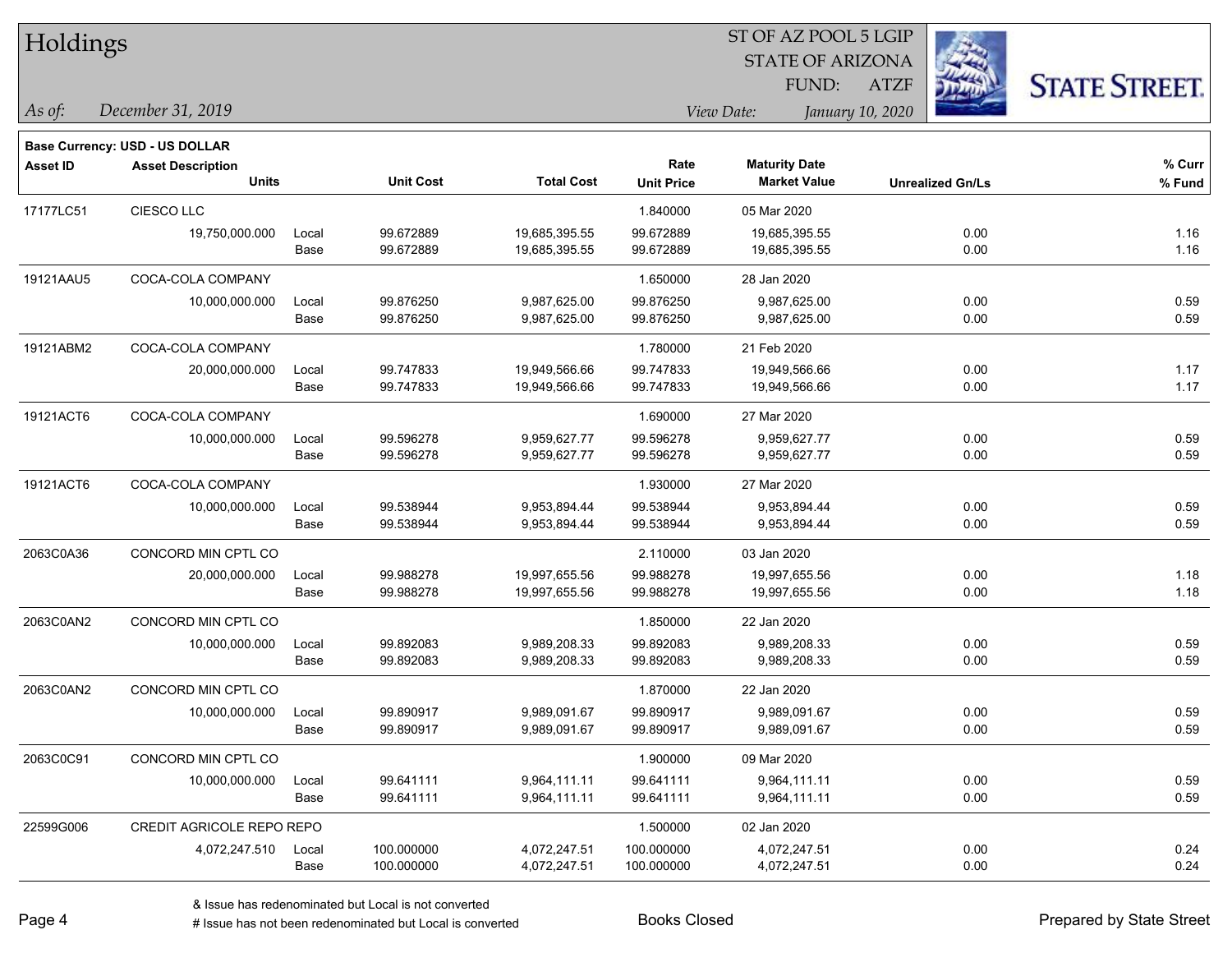| Holdings        |                                |       |                  |                   | ST OF AZ POOL 5 LGIP |                      |                         |                         |                      |  |
|-----------------|--------------------------------|-------|------------------|-------------------|----------------------|----------------------|-------------------------|-------------------------|----------------------|--|
|                 |                                |       |                  |                   |                      |                      | <b>STATE OF ARIZONA</b> |                         |                      |  |
|                 |                                |       |                  |                   |                      | FUND:                | <b>ATZF</b>             |                         | <b>STATE STREET.</b> |  |
| As of:          | December 31, 2019              |       |                  |                   |                      | View Date:           | January 10, 2020        |                         |                      |  |
|                 | Base Currency: USD - US DOLLAR |       |                  |                   |                      |                      |                         |                         |                      |  |
| <b>Asset ID</b> | <b>Asset Description</b>       |       |                  |                   | Rate                 | <b>Maturity Date</b> |                         |                         | % Curr               |  |
|                 | <b>Units</b>                   |       | <b>Unit Cost</b> | <b>Total Cost</b> | <b>Unit Price</b>    | <b>Market Value</b>  |                         | <b>Unrealized Gn/Ls</b> | % Fund               |  |
| 2284K0A88       | CROWN POINT CAP CO.            |       |                  |                   | 1.830000             | 08 Jan 2020          |                         |                         |                      |  |
|                 | 10,000,000.000                 | Local | 99.964417        | 9,996,441.67      | 99.964417            | 9,996,441.67         |                         | 0.00                    | 0.59                 |  |
|                 |                                | Base  | 99.964417        | 9,996,441.67      | 99.964417            | 9,996,441.67         |                         | 0.00                    | 0.59                 |  |
| 2284K0A88       | CROWN POINT CAP CO.            |       |                  |                   | 2.030000             | 08 Jan 2020          |                         |                         |                      |  |
|                 | 15,000,000.000                 | Local | 99.960528        | 14,994,079.17     | 99.960528            | 14,994,079.17        |                         | 0.00                    | 0.88                 |  |
|                 |                                | Base  | 99.960528        | 14,994,079.17     | 99.960528            | 14,994,079.17        |                         | 0.00                    | 0.88                 |  |
| 2284K2CK5       | CROWN POINT CAP CO.            |       |                  |                   | 1.973630             | 01 Jun 2020          |                         |                         |                      |  |
|                 | 15,000,000.000                 | Local | 100.000000       | 15,000,000.00     | 100.000000           | 15,000,000.00        |                         | 0.00                    | 0.88                 |  |
|                 |                                | Base  | 100.000000       | 15,000,000.00     | 100.000000           | 15,000,000.00        |                         | 0.00                    | 0.88                 |  |
| 2546R2AX4       | WALT DISNEY CO                 |       |                  |                   | 1.970000             | 31 Jan 2020          |                         |                         |                      |  |
|                 | 14,000,000.000                 | Local | 99.835833        | 13,977,016.67     | 99.835833            | 13,977,016.67        |                         | 0.00                    | 0.82                 |  |
|                 |                                | Base  | 99.835833        | 13,977,016.67     | 99.835833            | 13,977,016.67        |                         | 0.00                    | 0.82                 |  |
| 2546R2BT2       | WALT DISNEY CO                 |       |                  |                   | 1.700000             | 27 Feb 2020          |                         |                         |                      |  |
|                 | 8,000,000.000                  | Local | 99.730833        | 7,978,466.67      | 99.730833            | 7,978,466.67         |                         | 0.00                    | 0.47                 |  |
|                 |                                | Base  | 99.730833        | 7,978,466.67      | 99.730833            | 7,978,466.67         |                         | 0.00                    | 0.47                 |  |
| 2546R2CS3       | WALT DISNEY CO                 |       |                  |                   | 1.930000             | 26 Mar 2020          |                         |                         |                      |  |
|                 | 10,000,000.000                 | Local | 99.544306        | 9,954,430.56      | 99.544306            | 9,954,430.56         |                         | 0.00                    | 0.59                 |  |
|                 |                                | Base  | 99.544306        | 9,954,430.56      | 99.544306            | 9,954,430.56         |                         | 0.00                    | 0.59                 |  |
| 30229ACX5       | <b>EXXON MOBIL CORP</b>        |       |                  |                   | 1.690000             | 31 Mar 2020          |                         |                         |                      |  |
|                 | 20,000,000.000                 | Local | 99.577500        | 19,915,500.00     | 99.577500            | 19,915,500.00        |                         | 0.00                    | 1.17                 |  |
|                 |                                | Base  | 99.577500        | 19,915,500.00     | 99.577500            | 19,915,500.00        |                         | 0.00                    | 1.17                 |  |
| 30229AD63       | EXXON MOBIL CORP               |       |                  |                   | 1.700000             | 06 Apr 2020          |                         |                         |                      |  |
|                 | 20,000,000.000                 | Local | 99.546667        | 19,909,333.33     | 99.546667            | 19,909,333.33        |                         | 0.00                    | 1.17                 |  |
|                 |                                | Base  | 99.546667        | 19,909,333.33     | 99.546667            | 19,909,333.33        |                         | 0.00                    | 1.17                 |  |
| 30601YE50       | <b>FAIRWAY FINANCE CORP</b>    |       |                  |                   | 1.708500             | 01 Apr 2020          |                         |                         |                      |  |
|                 | 8,000,000.000                  | Local | 100.000000       | 8,000,000.00      | 100.000000           | 8,000,000.00         |                         | 0.00                    | 0.47                 |  |
|                 |                                | Base  | 100.000000       | 8,000,000.00      | 100.000000           | 8,000,000.00         |                         | 0.00                    | 0.47                 |  |
| 37737PAV8       | <b>GLAXOSMITHKLINE LLC</b>     |       |                  |                   | 1.730000             | 29 Jan 2020          |                         |                         |                      |  |
|                 | 10,000,000.000                 | Local | 99.865445        | 9,986,544.45      | 99.865445            | 9,986,544.45         |                         | 0.00                    | 0.59                 |  |
|                 |                                | Base  | 99.865445        | 9,986,544.45      | 99.865445            | 9,986,544.45         |                         | 0.00                    | 0.59                 |  |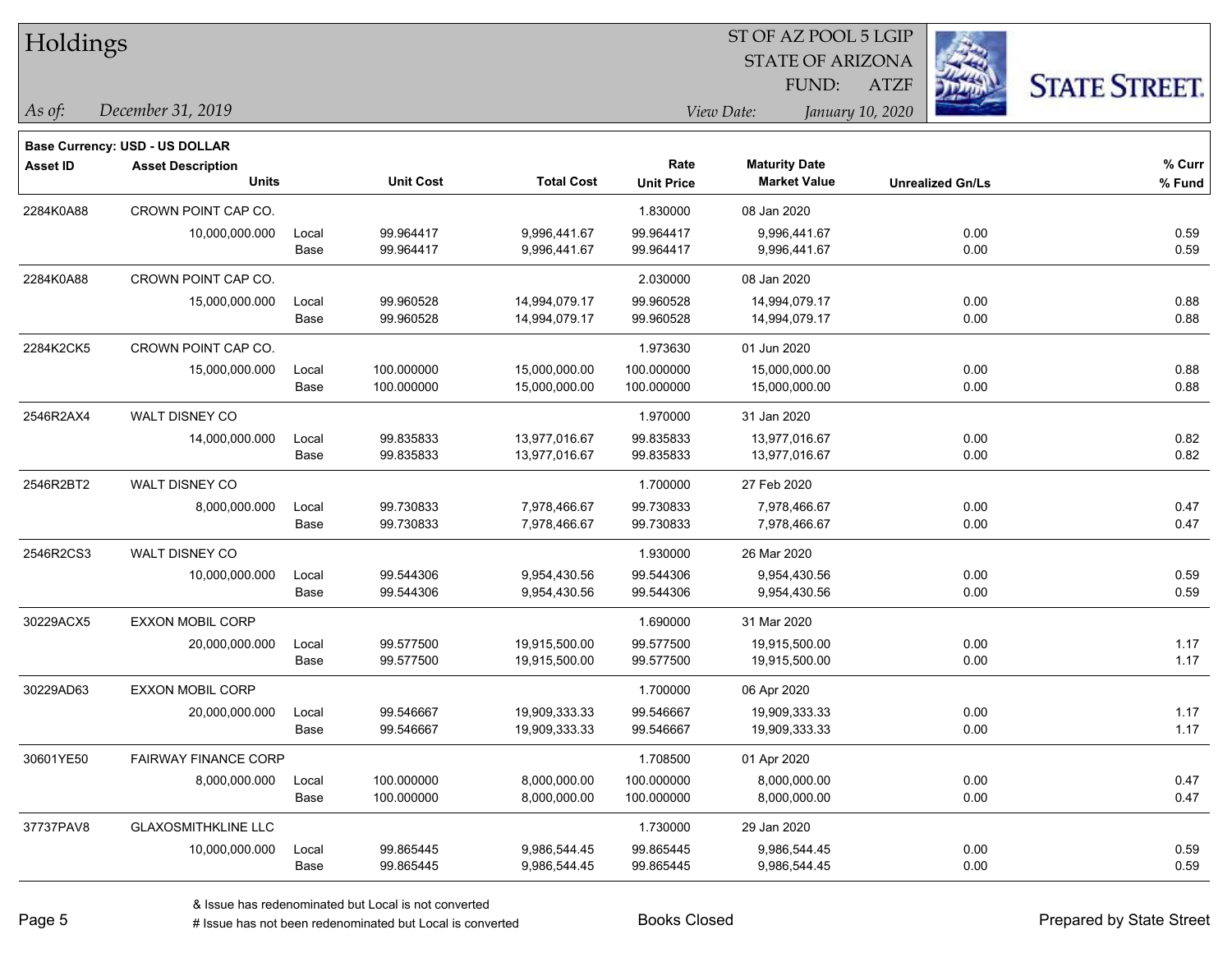| Holdings        |                                       |       |                  |                   |                   | ST OF AZ POOL 5 LGIP |                         |                         |                      |
|-----------------|---------------------------------------|-------|------------------|-------------------|-------------------|----------------------|-------------------------|-------------------------|----------------------|
|                 |                                       |       |                  |                   |                   |                      | <b>STATE OF ARIZONA</b> |                         |                      |
|                 |                                       |       |                  |                   |                   | FUND:                | <b>ATZF</b>             |                         | <b>STATE STREET.</b> |
| As of:          | December 31, 2019                     |       |                  |                   |                   | View Date:           | January 10, 2020        |                         |                      |
|                 | <b>Base Currency: USD - US DOLLAR</b> |       |                  |                   |                   |                      |                         |                         |                      |
| <b>Asset ID</b> | <b>Asset Description</b>              |       |                  |                   | Rate              | <b>Maturity Date</b> |                         |                         | % Curr               |
|                 | <b>Units</b>                          |       | <b>Unit Cost</b> | <b>Total Cost</b> | <b>Unit Price</b> | <b>Market Value</b>  |                         | <b>Unrealized Gn/Ls</b> | % Fund               |
| 37737PB62       | <b>GLAXOSMITHKLINE LLC</b>            |       |                  |                   | 1.800000          | 06 Feb 2020          |                         |                         |                      |
|                 | 12,250,000.000                        | Local | 99.820000        | 12,227,950.00     | 99.820000         | 12,227,950.00        |                         | 0.00                    | 0.72                 |
|                 |                                       | Base  | 99.820000        | 12,227,950.00     | 99.820000         | 12,227,950.00        |                         | 0.00                    | 0.72                 |
| 37829ABE7       | GLENCOVE FDG DAC/LLC                  |       |                  |                   | 1.724000          | 15 Jan 2020          |                         |                         |                      |
|                 | 25,000,000.000                        | Local | 100.000000       | 25,000,000.00     | 100.000000        | 25,000,000.00        |                         | 0.00                    | 1.47                 |
|                 |                                       | Base  | 100.000000       | 25,000,000.00     | 100.000000        | 25,000,000.00        |                         | 0.00                    | 1.47                 |
| 37829ACG1       | <b>GLENCOVE FDG DAC/LLC</b>           |       |                  |                   | 1.942000          | 22 May 2020          |                         |                         |                      |
|                 | 15,000,000.000                        | Local | 100.000000       | 15,000,000.00     | 100.000000        | 15,000,000.00        |                         | 0.00                    | 0.88                 |
|                 |                                       | Base  | 100.000000       | 15,000,000.00     | 100.000000        | 15,000,000.00        |                         | 0.00                    | 0.88                 |
| 38346LA97       | <b>GOTHAM FDG CORP</b>                |       |                  |                   | 1.790000          | 09 Jan 2020          |                         |                         |                      |
|                 | 10,000,000.000                        | Local | 99.960222        | 9,996,022.22      | 99.960222         | 9,996,022.22         |                         | 0.00                    | 0.59                 |
|                 |                                       | Base  | 99.960222        | 9,996,022.22      | 99.960222         | 9,996,022.22         |                         | 0.00                    | 0.59                 |
| 38346LAP1       | <b>GOTHAM FDG CORP</b>                |       |                  |                   | 1.870000          | 23 Jan 2020          |                         |                         |                      |
|                 | 20,000,000.000                        | Local | 99.885722        | 19,977,144.45     | 99.885722         | 19,977,144.45        |                         | 0.00                    | 1.17                 |
|                 |                                       | Base  | 99.885722        | 19,977,144.45     | 99.885722         | 19,977,144.45        |                         | 0.00                    | 1.17                 |
| 38346LBR6       | <b>GOTHAM FDG CORP</b>                |       |                  |                   | 1.850000          | 25 Feb 2020          |                         |                         |                      |
|                 | 20,000,000.000                        | Local | 99.717361        | 19,943,472.22     | 99.717361         | 19,943,472.22        |                         | 0.00                    | 1.17                 |
|                 |                                       | Base  | 99.717361        | 19,943,472.22     | 99.717361         | 19,943,472.22        |                         | 0.00                    | 1.17                 |
| 40588LA25       | HALKIN FINANCE LLC USC                |       |                  |                   | 1.780000          | 02 Jan 2020          |                         |                         |                      |
|                 | 10,000,000.000                        | Local | 99.995056        | 9,999,505.56      | 99.995056         | 9,999,505.56         |                         | 0.00                    | 0.59                 |
|                 |                                       | Base  | 99.995056        | 9,999,505.56      | 99.995056         | 9,999,505.56         |                         | 0.00                    | 0.59                 |
| 40588LA25       | HALKIN FINANCE LLC USC                |       |                  |                   | 2.120000          | 02 Jan 2020          |                         |                         |                      |
|                 | 10,000,000.000                        | Local | 99.994111        | 9,999,411.11      | 99.994111         | 9,999,411.11         |                         | 0.00                    | 0.59                 |
|                 |                                       | Base  | 99.994111        | 9,999,411.11      | 99.994111         | 9,999,411.11         |                         | 0.00                    | 0.59                 |
| 40588LAW9       | <b>HALKIN FINANCE LLC USC</b>         |       |                  |                   | 1.950000          | 30 Jan 2020          |                         |                         |                      |
|                 | 20,000,000.000                        | Local | 99.842917        | 19,968,583.33     | 99.842917         | 19,968,583.33        |                         | 0.00                    | 1.17                 |
|                 |                                       | Base  | 99.842917        | 19,968,583.33     | 99.842917         | 19,968,583.33        |                         | 0.00                    | 1.17                 |
| 40588LCG2       | HALKIN FINANCE LLC USC                |       |                  |                   | 1.900000          | 16 Mar 2020          |                         |                         |                      |
|                 | 10,000,000.000                        | Local | 99.604167        | 9,960,416.66      | 99.604167         | 9,960,416.66         |                         | 0.00                    | 0.59                 |
|                 |                                       | Base  | 99.604167        | 9,960,416.66      | 99.604167         | 9,960,416.66         |                         | 0.00                    | 0.59                 |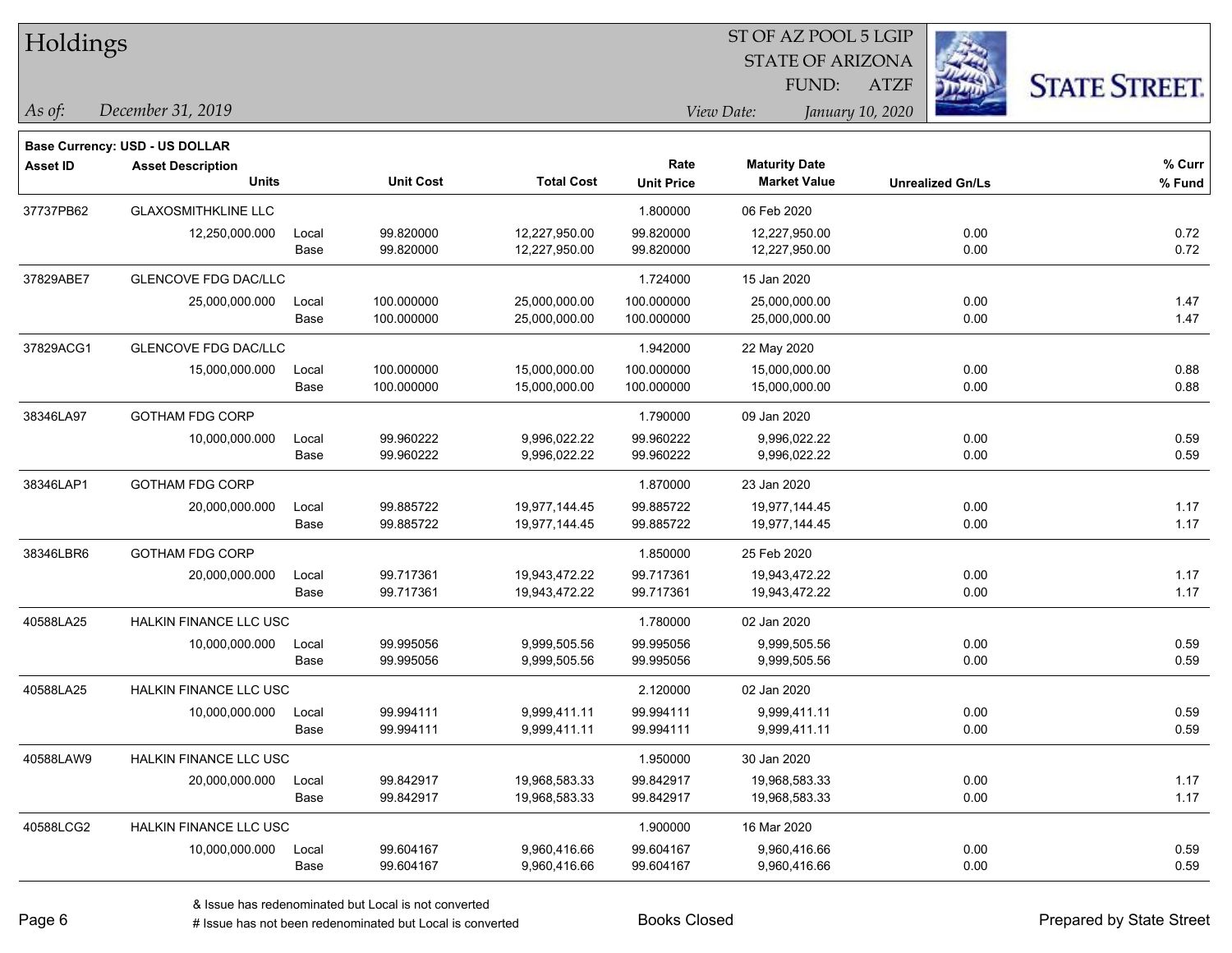| Holdings        |                                       |       |                  |                   |                   | ST OF AZ POOL 5 LGIP    |                         |                      |
|-----------------|---------------------------------------|-------|------------------|-------------------|-------------------|-------------------------|-------------------------|----------------------|
|                 |                                       |       |                  |                   |                   | <b>STATE OF ARIZONA</b> |                         |                      |
|                 |                                       |       |                  |                   |                   | FUND:                   | <b>ATZF</b>             | <b>STATE STREET.</b> |
| As of:          | December 31, 2019                     |       |                  |                   |                   | View Date:              | January 10, 2020        |                      |
|                 | <b>Base Currency: USD - US DOLLAR</b> |       |                  |                   |                   |                         |                         |                      |
| <b>Asset ID</b> | <b>Asset Description</b>              |       |                  |                   | Rate              | <b>Maturity Date</b>    |                         | % Curr               |
|                 | <b>Units</b>                          |       | <b>Unit Cost</b> | <b>Total Cost</b> | <b>Unit Price</b> | <b>Market Value</b>     | <b>Unrealized Gn/Ls</b> | % Fund               |
| 45779PA32       | INSTITUTIONAL SECURED                 |       |                  |                   | 1.780000          | 03 Jan 2020             |                         |                      |
|                 | 25,000,000.000                        | Local | 99.990111        | 24,997,527.78     | 99.990111         | 24,997,527.78           | 0.00                    | 1.47                 |
|                 |                                       | Base  | 99.990111        | 24,997,527.78     | 99.990111         | 24,997,527.78           | 0.00                    | 1.47                 |
| 45779PAD0       | <b>INSTITUTIONAL SECURED</b>          |       |                  |                   | 1.900000          | 13 Jan 2020             |                         |                      |
|                 | 25,000,000.000                        | Local | 99.936667        | 24,984,166.67     | 99.936667         | 24,984,166.67           | 0.00                    | 1.47                 |
|                 |                                       | Base  | 99.936667        | 24,984,166.67     | 99.936667         | 24,984,166.67           | 0.00                    | 1.47                 |
| 4820P2A96       | JUPITER SECT CO LLC                   |       |                  |                   | 1.990000          | 09 Jan 2020             |                         |                      |
|                 | 10,000,000.000                        | Local | 99.955778        | 9,995,577.78      | 99.955778         | 9,995,577.78            | 0.00                    | 0.59                 |
|                 |                                       | Base  | 99.955778        | 9,995,577.78      | 99.955778         | 9,995,577.78            | 0.00                    | 0.59                 |
| 48802TQ81       | <b>KELLS FDG LLC</b>                  |       |                  |                   | 1.900000          | 16 Jan 2020             |                         |                      |
|                 | 10,000,000.000                        | Local | 99.920833        | 9,992,083.33      | 99.920833         | 9,992,083.33            | 0.00                    | 0.59                 |
|                 |                                       | Base  | 99.920833        | 9,992,083.33      | 99.920833         | 9,992,083.33            | 0.00                    | 0.59                 |
| 48802TR49       | KELLS FDG LLC                         |       |                  |                   | 1.900000          | 04 Feb 2020             |                         |                      |
|                 | 10,000,000.000                        | Local | 99.820556        | 9,982,055.56      | 99.820556         | 9,982,055.56            | 0.00                    | 0.59                 |
|                 |                                       | Base  | 99.820556        | 9,982,055.56      | 99.820556         | 9,982,055.56            | 0.00                    | 0.59                 |
| 48803MPQ6       | <b>KELLS FDG LLC</b>                  |       |                  |                   | 2.050000          | 02 Apr 2020             |                         |                      |
|                 | 10,000,000.000                        | Local | 99.476111        | 9,947,611.11      | 99.476111         | 9,947,611.11            | 0.00                    | 0.59                 |
|                 |                                       | Base  | 99.476111        | 9,947,611.11      | 99.476111         | 9,947,611.11            | 0.00                    | 0.59                 |
| 48803MPU7       | KELLS FDG LLC                         |       |                  |                   | 1.920000          | 29 Jan 2020             |                         |                      |
|                 | 10,000,000.000                        | Local | 99.850667        | 9,985,066.67      | 99.850667         | 9,985,066.67            | 0.00                    | 0.59                 |
|                 |                                       | Base  | 99.850667        | 9,985,066.67      | 99.850667         | 9,985,066.67            | 0.00                    | 0.59                 |
| 48803TLZ5       | <b>KELLS FDG LLC</b>                  |       |                  |                   | 2.030000          | 10 Feb 2020             |                         |                      |
|                 | 10,000,000.000                        | Local | 99.774444        | 9,977,444.44      | 99.774444         | 9,977,444.44            | 0.00                    | 0.59                 |
|                 |                                       | Base  | 99.774444        | 9,977,444.44      | 99.774444         | 9,977,444.44            | 0.00                    | 0.59                 |
| 52952LA69       | LEXINGTN PKR CAP CO LL                |       |                  |                   | 2.000000          | 06 Jan 2020             |                         |                      |
|                 | 20,000,000.000                        | Local | 99.972222        | 19,994,444.44     | 99.972222         | 19,994,444.44           | 0.00                    | 1.18                 |
|                 |                                       | Base  | 99.972222        | 19,994,444.44     | 99.972222         | 19,994,444.44           | 0.00                    | 1.18                 |
| 52952LAA0       | LEXINGTN PKR CAP CO LL                |       |                  |                   | 1.950000          | 10 Jan 2020             |                         |                      |
|                 | 10,000,000.000                        | Local | 99.951250        | 9,995,125.00      | 99.951250         | 9,995,125.00            | 0.00                    | 0.59                 |
|                 |                                       | Base  | 99.951250        | 9,995,125.00      | 99.951250         | 9,995,125.00            | 0.00                    | 0.59                 |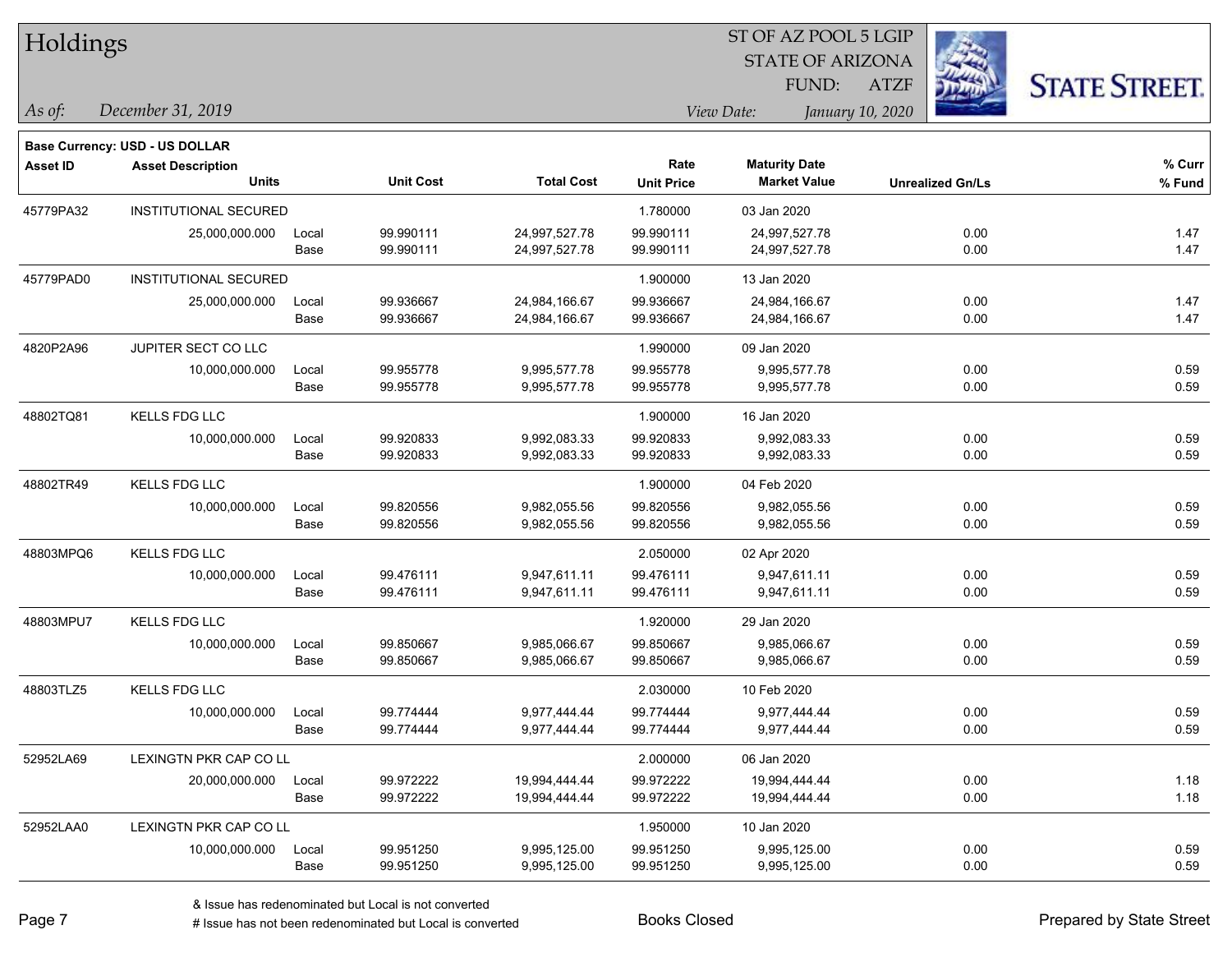| Holdings        |                                          |               |                        | ST OF AZ POOL 5 LGIP           |                           |                                             |                         |                      |  |  |
|-----------------|------------------------------------------|---------------|------------------------|--------------------------------|---------------------------|---------------------------------------------|-------------------------|----------------------|--|--|
|                 |                                          |               |                        |                                |                           | <b>STATE OF ARIZONA</b>                     |                         |                      |  |  |
|                 |                                          |               |                        |                                |                           | <b>FUND:</b>                                | <b>ATZF</b>             | <b>STATE STREET.</b> |  |  |
| As of:          | December 31, 2019                        |               |                        |                                |                           | View Date:                                  | January 10, 2020        |                      |  |  |
|                 |                                          |               |                        |                                |                           |                                             |                         |                      |  |  |
|                 | <b>Base Currency: USD - US DOLLAR</b>    |               |                        |                                |                           |                                             |                         |                      |  |  |
| <b>Asset ID</b> | <b>Asset Description</b><br><b>Units</b> |               | <b>Unit Cost</b>       | <b>Total Cost</b>              | Rate<br><b>Unit Price</b> | <b>Maturity Date</b><br><b>Market Value</b> | <b>Unrealized Gn/Ls</b> | % Curr<br>$%$ Fund   |  |  |
|                 |                                          |               |                        |                                |                           |                                             |                         |                      |  |  |
| 52952LAF9       | LEXINGTN PKR CAP CO LL                   |               | 99.928056              |                                | 1.850000<br>99.928056     | 15 Jan 2020                                 |                         |                      |  |  |
|                 | 20,000,000.000                           | Local<br>Base | 99.928056              | 19,985,611.11<br>19,985,611.11 | 99.928056                 | 19,985,611.11<br>19,985,611.11              | 0.00<br>0.00            | 1.18<br>1.18         |  |  |
|                 |                                          |               |                        |                                |                           |                                             |                         |                      |  |  |
| 53127TBU6       | <b>LIBERTY FUNDING LLC</b>               |               |                        |                                | 1.820000                  | 28 Feb 2020                                 |                         |                      |  |  |
|                 | 5,700,000.000                            | Local<br>Base | 99.706778<br>99.706778 | 5,683,286.34<br>5,683,286.34   | 99.706778<br>99.706778    | 5,683,286.34<br>5,683,286.34                | 0.00<br>0.00            | 0.33<br>0.33         |  |  |
|                 |                                          |               |                        |                                |                           |                                             |                         |                      |  |  |
| 56274LA87       | MANHATTAN ASSET FDG.                     |               |                        |                                | 1.830000                  | 08 Jan 2020                                 |                         |                      |  |  |
|                 | 20,000,000.000                           | Local<br>Base | 99.964417<br>99.964417 | 19,992,883.33<br>19,992,883.33 | 99.964417<br>99.964417    | 19,992,883.33<br>19,992,883.33              | 0.00<br>0.00            | 1.18<br>1.18         |  |  |
|                 |                                          |               |                        |                                |                           |                                             |                         |                      |  |  |
| 56274LB37       | MANHATTAN ASSET FDG.                     |               |                        |                                | 1.810000                  | 03 Feb 2020                                 |                         |                      |  |  |
|                 | 10,000,000.000                           | Local<br>Base | 99.834083<br>99.834083 | 9,983,408.33<br>9,983,408.33   | 99.834083<br>99.834083    | 9,983,408.33<br>9,983,408.33                | 0.00<br>0.00            | 0.59<br>0.59         |  |  |
|                 |                                          |               |                        |                                |                           |                                             |                         |                      |  |  |
| 56274LB60       | MANHATTAN ASSET FDG.                     |               |                        |                                | 1.800000                  | 06 Feb 2020                                 |                         |                      |  |  |
|                 | 20,000,000.000                           | Local<br>Base | 99.820000<br>99.820000 | 19,964,000.00<br>19,964,000.00 | 99.820000<br>99.820000    | 19,964,000.00<br>19,964,000.00              | 0.00<br>0.00            | 1.17<br>1.17         |  |  |
|                 |                                          |               |                        |                                |                           |                                             |                         |                      |  |  |
| 59087ABK4       | MET-LIFE FNDG INC                        |               |                        |                                | 2.000000                  | 19 Feb 2020                                 |                         |                      |  |  |
|                 | 10,000,000.000                           | Local<br>Base | 99.727778<br>99.727778 | 9,972,777.78<br>9,972,777.78   | 99.727778<br>99.727778    | 9,972,777.78<br>9,972,777.78                | 0.00<br>0.00            | 0.59<br>0.59         |  |  |
|                 |                                          |               |                        |                                |                           |                                             |                         |                      |  |  |
| 63763PAX7       | NATIONAL SECS CLEARING                   |               |                        |                                | 1.710000                  | 31 Jan 2020                                 |                         |                      |  |  |
|                 | 15,000,000.000                           | Local         | 99.857500              | 14,978,625.00                  | 99.857500                 | 14,978,625.00<br>14,978,625.00              | 0.00                    | 0.88                 |  |  |
|                 |                                          | Base          | 99.857500              | 14,978,625.00                  | 99.857500                 |                                             | 0.00                    | 0.88                 |  |  |
| 63763PBD0       | NATIONAL SECS CLEARING                   |               |                        |                                | 1.700000                  | 13 Feb 2020                                 |                         |                      |  |  |
|                 | 15,000,000.000                           | Local         | 99.796944              | 14,969,541.66                  | 99.796944                 | 14,969,541.66                               | 0.00                    | 0.88                 |  |  |
|                 |                                          | Base          | 99.796944              | 14,969,541.66                  | 99.796944                 | 14,969,541.66                               | 0.00                    | 0.88                 |  |  |
| 63763PBL2       | NATIONAL SECS CLEARING                   |               |                        |                                | 1.770000                  | 20 Feb 2020                                 |                         |                      |  |  |
|                 | 20,000,000.000                           | Local         | 99.754167              | 19,950,833.33                  | 99.754167                 | 19,950,833.33                               | 0.00                    | 1.17                 |  |  |
|                 |                                          | Base          | 99.754167              | 19,950,833.33                  | 99.754167                 | 19,950,833.33                               | 0.00                    | 1.17                 |  |  |
| 64105RAA8       | NESTLE FIN FRANCE S.                     |               |                        |                                | 1.990000                  | 10 Jan 2020                                 |                         |                      |  |  |
|                 | 10,000,000.000                           | Local         | 99.950250              | 9,995,025.00                   | 99.950250                 | 9,995,025.00                                | 0.00                    | 0.59                 |  |  |
|                 |                                          | Base          | 99.950250              | 9,995,025.00                   | 99.950250                 | 9,995,025.00                                | 0.00                    | 0.59                 |  |  |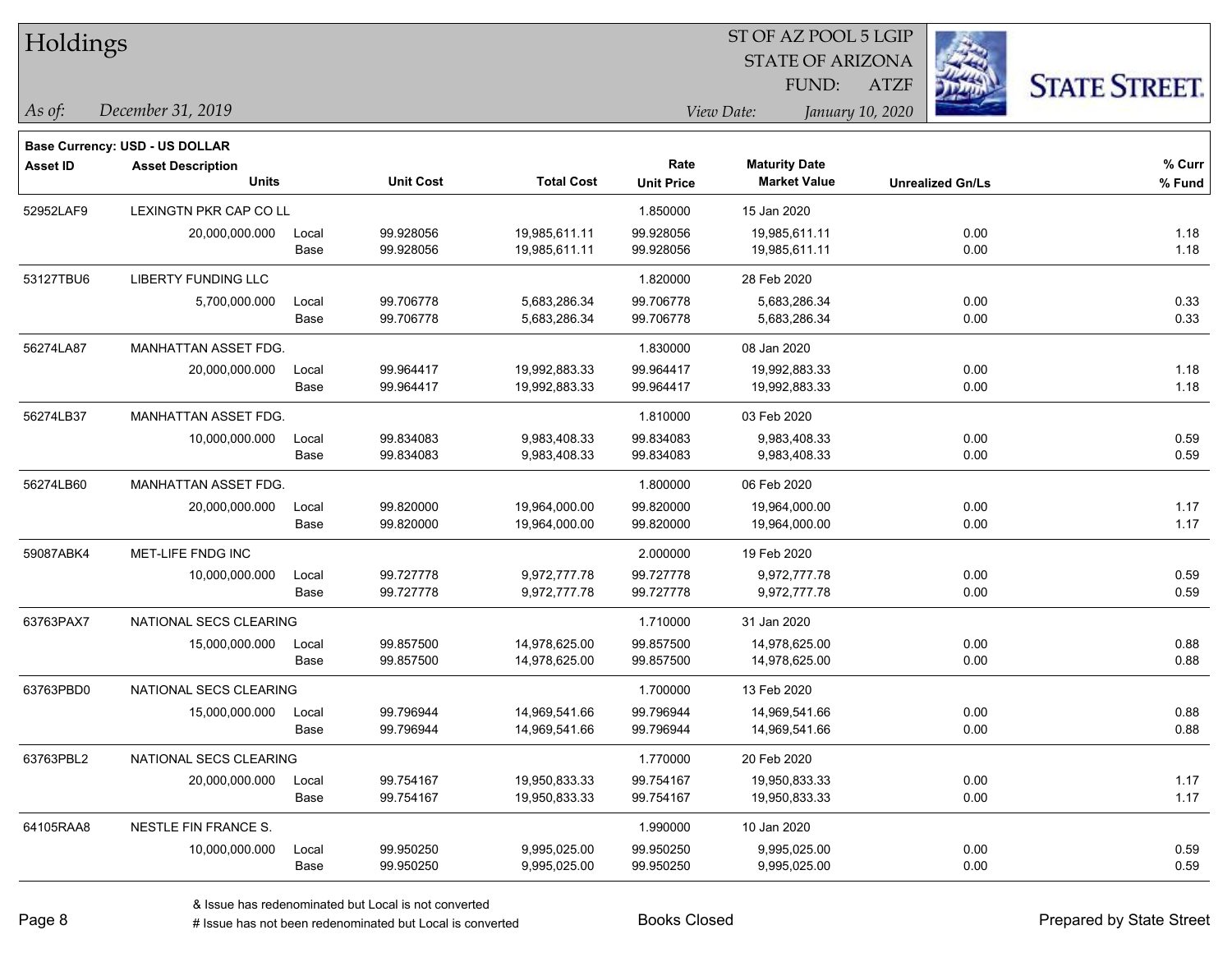| Holdings        |                                |       |                  |                   |                   | ST OF AZ POOL 5 LGIP    |                         |                      |
|-----------------|--------------------------------|-------|------------------|-------------------|-------------------|-------------------------|-------------------------|----------------------|
|                 |                                |       |                  |                   |                   | <b>STATE OF ARIZONA</b> |                         |                      |
|                 |                                |       |                  |                   |                   | <b>FUND:</b>            | <b>ATZF</b>             | <b>STATE STREET.</b> |
| As of:          | December 31, 2019              |       |                  |                   |                   | View Date:              | January 10, 2020        |                      |
|                 | Base Currency: USD - US DOLLAR |       |                  |                   |                   |                         |                         |                      |
| <b>Asset ID</b> | <b>Asset Description</b>       |       |                  |                   | Rate              | <b>Maturity Date</b>    |                         | % Curr               |
|                 | <b>Units</b>                   |       | <b>Unit Cost</b> | <b>Total Cost</b> | <b>Unit Price</b> | <b>Market Value</b>     | <b>Unrealized Gn/Ls</b> | % Fund               |
| 64951WC51       | NEW YORK LFE CAP COR           |       |                  |                   | 1.650000          | 05 Mar 2020             |                         |                      |
|                 | 9,153,000.000                  | Local | 99.706667        | 9,126,151.20      | 99.706667         | 9,126,151.20            | 0.00                    | 0.54                 |
|                 |                                | Base  | 99.706667        | 9,126,151.20      | 99.706667         | 9,126,151.20            | 0.00                    | 0.54                 |
| 66844CA61       | NORTHWESTERN UNIVERS           |       |                  |                   | 1.600000          | 06 Jan 2020             |                         |                      |
|                 | 20,000,000.000                 | Local | 99.977778        | 19,995,555.55     | 99.977778         | 19,995,555.55           | 0.00                    | 1.18                 |
|                 |                                | Base  | 99.977778        | 19,995,555.55     | 99.977778         | 19,995,555.55           | 0.00                    | 1.18                 |
| 66844CBR4       | NORTHWESTERN UNIVERS           |       |                  |                   | 1.710000          | 25 Feb 2020             |                         |                      |
|                 | 20,000,000.000                 | Local | 99.738750        | 19,947,750.00     | 99.738750         | 19,947,750.00           | 0.00                    | 1.17                 |
|                 |                                | Base  | 99.738750        | 19,947,750.00     | 99.738750         | 19,947,750.00           | 0.00                    | 1.17                 |
| 67983TAT3       | OLD LINE FUNDING LLC           |       |                  |                   | 1.950000          | 27 Jan 2020             |                         |                      |
|                 | 10,000,000.000                 | Local | 99.859167        | 9,985,916.67      | 99.859167         | 9,985,916.67            | 0.00                    | 0.59                 |
|                 |                                | Base  | 99.859167        | 9,985,916.67      | 99.859167         | 9,985,916.67            | 0.00                    | 0.59                 |
| 67983TBA3       | OLD LINE FUNDING LLC           |       |                  |                   | 1.840000          | 10 Feb 2020             |                         |                      |
|                 | 25,000,000.000                 | Local | 99.795556        | 24,948,888.89     | 99.795556         | 24,948,888.89           | 0.00                    | 1.47                 |
|                 |                                | Base  | 99.795556        | 24,948,888.89     | 99.795556         | 24,948,888.89           | 0.00                    | 1.47                 |
| 67983TC46       | OLD LINE FUNDING LLC           |       |                  |                   | 1.830000          | 04 Mar 2020             |                         |                      |
|                 | 10,000,000.000                 | Local | 99.679750        | 9,967,975.00      | 99.679750         | 9,967,975.00            | 0.00                    | 0.59                 |
|                 |                                | Base  | 99.679750        | 9,967,975.00      | 99.679750         | 9,967,975.00            | 0.00                    | 0.59                 |
| 67983TE44       | OLD LINE FUNDING LLC           |       |                  |                   | 1.850000          | 04 May 2020             |                         |                      |
|                 | 10,000,000.000                 | Local | 99.362778        | 9,936,277.78      | 99.362778         | 9,936,277.78            | 0.00                    | 0.58                 |
|                 |                                | Base  | 99.362778        | 9,936,277.78      | 99.362778         | 9,936,277.78            | 0.00                    | 0.58                 |
| 71708EB46       | PFIZER INC                     |       |                  |                   | 2.020000          | 04 Feb 2020             |                         |                      |
|                 | 20,000,000.000                 | Local | 99.809222        | 19,961,844.44     | 99.809222         | 19,961,844.44           | 0.00                    | 1.17                 |
|                 |                                | Base  | 99.809222        | 19,961,844.44     | 99.809222         | 19,961,844.44           | 0.00                    | 1.17                 |
| 71708EBD6       | PFIZER INC                     |       |                  |                   | 2.020000          | 13 Feb 2020             |                         |                      |
|                 | 10,000,000.000                 | Local | 99.758722        | 9,975,872.22      | 99.758722         | 9,975,872.22            | 0.00                    | 0.59                 |
|                 |                                | Base  | 99.758722        | 9,975,872.22      | 99.758722         | 9,975,872.22            | 0.00                    | 0.59                 |
| 71708EC37       | PFIZER INC                     |       |                  |                   | 1.810000          | 03 Mar 2020             |                         |                      |
|                 | 20,000,000.000                 | Local | 99.688278        | 19,937,655.56     | 99.688278         | 19,937,655.56           | 0.00                    | 1.17                 |
|                 |                                | Base  | 99.688278        | 19,937,655.56     | 99.688278         | 19,937,655.56           | 0.00                    | 1.17                 |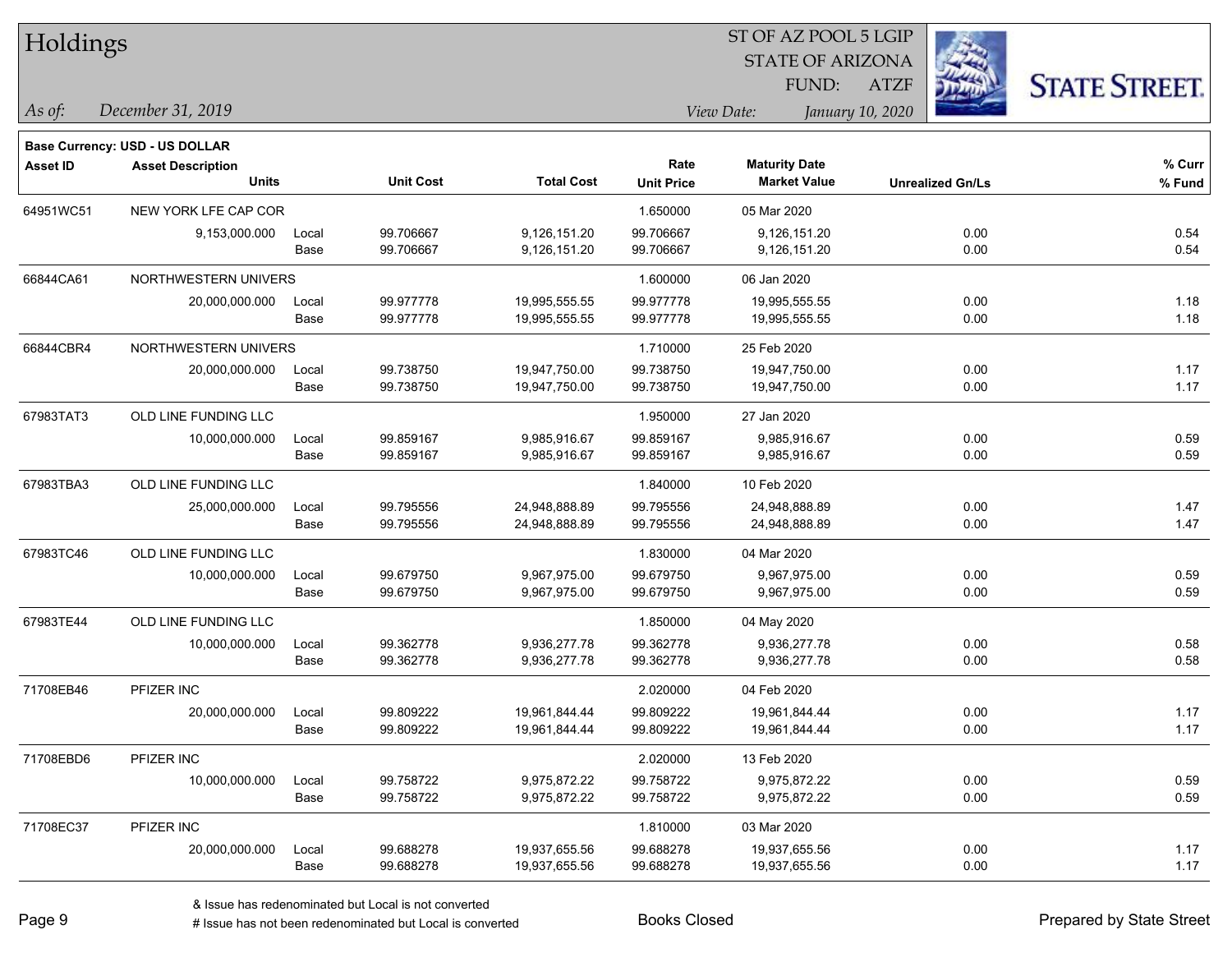| Holdings        |                                |       |                  |                   |                   | ST OF AZ POOL 5 LGIP    |                         |                      |
|-----------------|--------------------------------|-------|------------------|-------------------|-------------------|-------------------------|-------------------------|----------------------|
|                 |                                |       |                  |                   |                   | <b>STATE OF ARIZONA</b> |                         |                      |
|                 |                                |       |                  |                   |                   | <b>FUND:</b>            | <b>ATZF</b>             | <b>STATE STREET.</b> |
| As of:          | December 31, 2019              |       |                  |                   |                   | View Date:              | January 10, 2020        |                      |
|                 | Base Currency: USD - US DOLLAR |       |                  |                   |                   |                         |                         |                      |
| <b>Asset ID</b> | <b>Asset Description</b>       |       |                  |                   | Rate              | <b>Maturity Date</b>    |                         | % Curr               |
|                 | <b>Units</b>                   |       | <b>Unit Cost</b> | <b>Total Cost</b> | <b>Unit Price</b> | <b>Market Value</b>     | <b>Unrealized Gn/Ls</b> | % Fund               |
| 78009ACH5       | ROYAL BK OF CANADA             |       |                  |                   | 1.940000          | 17 Mar 2020             |                         |                      |
|                 | 10,000,000.000                 | Local | 99.590444        | 9,959,044.44      | 99.590444         | 9,959,044.44            | 0.00                    | 0.59                 |
|                 |                                | Base  | 99.590444        | 9,959,044.44      | 99.590444         | 9,959,044.44            | 0.00                    | 0.59                 |
| 78009ACP7       | ROYAL BK OF CANADA             |       |                  |                   | 1.950000          | 23 Mar 2020             |                         |                      |
|                 | 20,000,000.000                 | Local | 99.555833        | 19,911,166.66     | 99.555833         | 19,911,166.66           | 0.00                    | 1.17                 |
|                 |                                | Base  | 99.555833        | 19,911,166.66     | 99.555833         | 19,911,166.66           | 0.00                    | 1.17                 |
| 82124LBD3       | SHEFFIELD RECEIVABLE           |       |                  |                   | 1.850000          | 13 Feb 2020             |                         |                      |
|                 | 15,000,000.000                 | Local | 99.779028        | 14,966,854.16     | 99.779028         | 14,966,854.16           | 0.00                    | 0.88                 |
|                 |                                | Base  | 99.779028        | 14,966,854.16     | 99.779028         | 14,966,854.16           | 0.00                    | 0.88                 |
| 82124LBM3       | SHEFFIELD RECEIVABLE           |       |                  |                   | 1.860000          | 21 Feb 2020             |                         |                      |
|                 | 15,000,000.000                 | Local | 99.736500        | 14,960,475.00     | 99.736500         | 14,960,475.00           | 0.00                    | 0.88                 |
|                 |                                | Base  | 99.736500        | 14,960,475.00     | 99.736500         | 14,960,475.00           | 0.00                    | 0.88                 |
| 82124LC26       | SHEFFIELD RECEIVABLE           |       |                  |                   | 1.870000          | 02 Mar 2020             |                         |                      |
|                 | 20,000,000.000                 | Local | 99.683139        | 19,936,627.78     | 99.683139         | 19,936,627.78           | 0.00                    | 1.17                 |
|                 |                                | Base  | 99.683139        | 19,936,627.78     | 99.683139         | 19,936,627.78           | 0.00                    | 1.17                 |
| 8225X2F17       | SHELL INTNL FNC B.V            |       |                  |                   | 2.010000          | 01 Jun 2020             |                         |                      |
|                 | 10,000,000.000                 | Local | 99.151333        | 9,915,133.33      | 99.151333         | 9,915,133.33            | 0.00                    | 0.58                 |
|                 |                                | Base  | 99.151333        | 9,915,133.33      | 99.151333         | 9,915,133.33            | 0.00                    | 0.58                 |
| 8225X2FR0       | SHELL INTNL FNC B.V            |       |                  |                   | 1.740000          | 25 Jun 2020             |                         |                      |
|                 | 4,000,000.000                  | Local | 99.149334        | 3,965,973.34      | 99.149334         | 3,965,973.34            | 0.00                    | 0.23                 |
|                 |                                | Base  | 99.149334        | 3,965,973.34      | 99.149334         | 3,965,973.34            | 0.00                    | 0.23                 |
| 8225X2FV1       | SHELL INTNL FNC B.V            |       |                  |                   | 1.710000          | 29 Jun 2020             |                         |                      |
|                 | 5,000,000.000                  | Local | 99.145000        | 4,957,250.00      | 99.145000         | 4,957,250.00            | 0.00                    | 0.29                 |
|                 |                                | Base  | 99.145000        | 4,957,250.00      | 99.145000         | 4,957,250.00            | 0.00                    | 0.29                 |
| 8225X2FW9       | SHELL INTNL FNC B.V            |       |                  |                   | 1.720000          | 30 Jun 2020             |                         |                      |
|                 | 3,000,000.000                  | Local | 99.135222        | 2,974,056.67      | 99.135222         | 2,974,056.67            | 0.00                    | 0.17                 |
|                 |                                | Base  | 99.135222        | 2,974,056.67      | 99.135222         | 2,974,056.67            | 0.00                    | 0.17                 |
| 88602TAP8       | THUNDER BAY FNDNG LLC          |       |                  |                   | 1.970000          | 23 Jan 2020             |                         |                      |
|                 | 20,000,000.000                 | Local | 99.879611        | 19,975,922.22     | 99.879611         | 19,975,922.22           | 0.00                    | 1.17                 |
|                 |                                | Base  | 99.879611        | 19,975,922.22     | 99.879611         | 19,975,922.22           | 0.00                    | 1.17                 |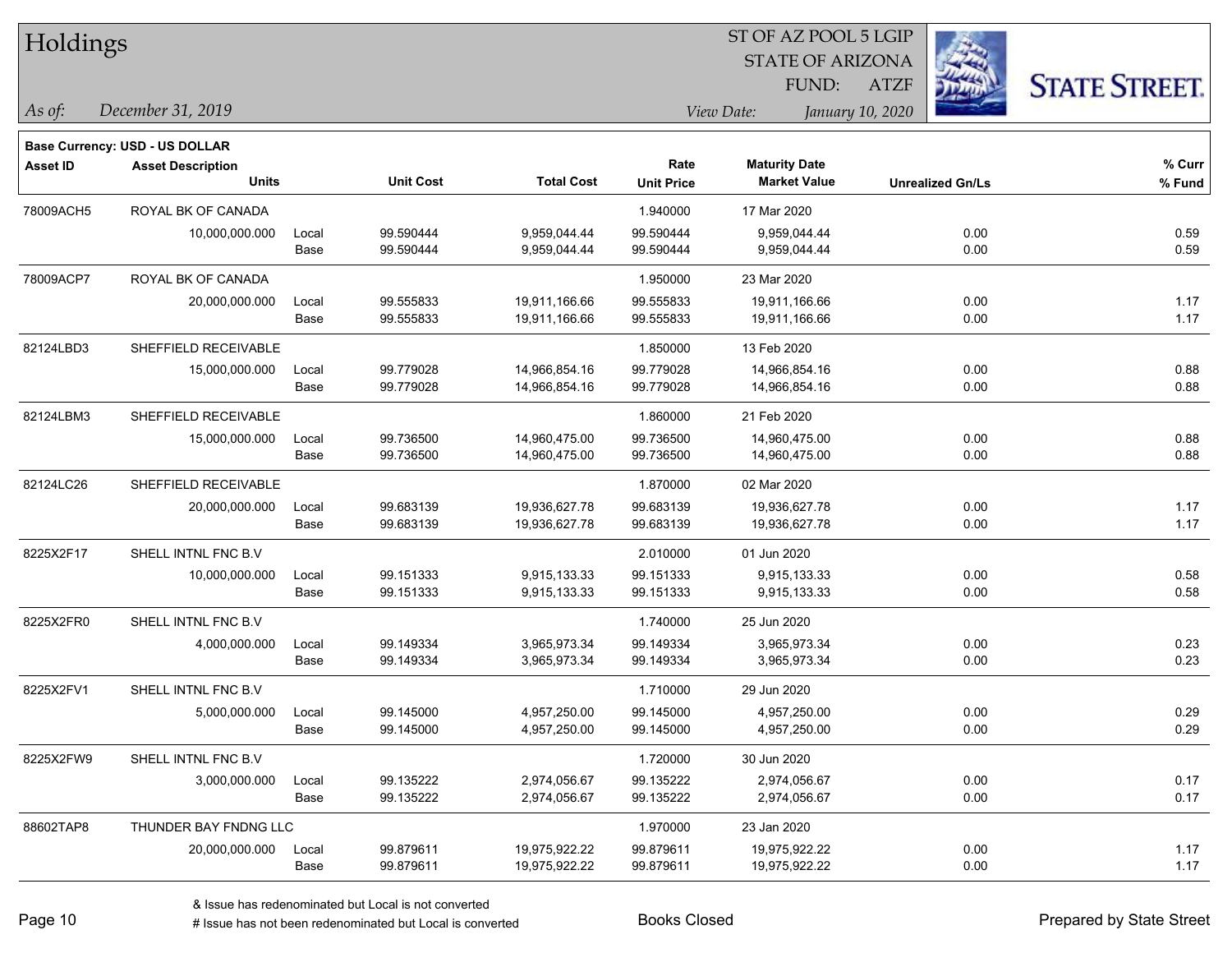| Holdings        |                                                 |       |                  |                   |                   |                      | ST OF AZ POOL 5 LGIP    |                         |                      |
|-----------------|-------------------------------------------------|-------|------------------|-------------------|-------------------|----------------------|-------------------------|-------------------------|----------------------|
|                 |                                                 |       |                  |                   |                   |                      | <b>STATE OF ARIZONA</b> |                         |                      |
|                 |                                                 |       |                  |                   |                   | FUND:                | <b>ATZF</b>             |                         | <b>STATE STREET.</b> |
| As of:          | December 31, 2019                               |       |                  |                   |                   | View Date:           | January 10, 2020        |                         |                      |
|                 | <b>Base Currency: USD - US DOLLAR</b>           |       |                  |                   |                   |                      |                         |                         |                      |
| <b>Asset ID</b> | <b>Asset Description</b>                        |       |                  |                   | Rate              | <b>Maturity Date</b> |                         |                         | % Curr               |
|                 | <b>Units</b>                                    |       | <b>Unit Cost</b> | <b>Total Cost</b> | <b>Unit Price</b> | <b>Market Value</b>  |                         | <b>Unrealized Gn/Ls</b> | % Fund               |
| 88602TB77       | THUNDER BAY FNDNG LLC                           |       |                  |                   | 1.840000          | 07 Feb 2020          |                         |                         |                      |
|                 | 10,000,000.000                                  | Local | 99.810889        | 9,981,088.89      | 99.810889         | 9,981,088.89         |                         | 0.00                    | 0.59                 |
|                 |                                                 | Base  | 99.810889        | 9,981,088.89      | 99.810889         | 9,981,088.89         |                         | 0.00                    | 0.59                 |
| 88602TBL6       | THUNDER BAY FNDNG LLC                           |       |                  |                   | 1.960000          | 20 Feb 2020          |                         |                         |                      |
|                 | 20,000,000.000                                  | Local | 99.727778        | 19,945,555.55     | 99.727778         | 19,945,555.55        |                         | 0.00                    | 1.17                 |
|                 |                                                 | Base  | 99.727778        | 19,945,555.55     | 99.727778         | 19,945,555.55        |                         | 0.00                    | 1.17                 |
| 89119ACX4       | TORONTO DOMINION BANK                           |       |                  |                   | 2.000000          | 31 Mar 2020          |                         |                         |                      |
|                 | 20,000,000.000                                  | Local | 99.500000        | 19,900,000.00     | 99.500000         | 19,900,000.00        |                         | 0.00                    | 1.17                 |
|                 |                                                 | Base  | 99.500000        | 19,900,000.00     | 99.500000         | 19,900,000.00        |                         | 0.00                    | 1.17                 |
| 89233A4V8       | <b>TOYOTA MOTOR CREDIT</b>                      |       |                  |                   | 2.042000          | 23 Jun 2020          |                         |                         |                      |
|                 | 20,000,000.000                                  | Local | 100.000000       | 20,000,000.00     | 100.000000        | 20,000,000.00        |                         | 0.00                    | 1.18                 |
|                 |                                                 | Base  | 100.000000       | 20,000,000.00     | 100.000000        | 20,000,000.00        |                         | 0.00                    | 1.18                 |
| 9113A2AA4       | UNITED PARCEL SERVIC                            |       |                  |                   | 1.600000          | 10 Jan 2020          |                         |                         |                      |
|                 | 5,000,000.000                                   | Local | 99.960000        | 4,998,000.00      | 99.960000         | 4,998,000.00         |                         | 0.00                    | 0.29                 |
|                 |                                                 | Base  | 99.960000        | 4,998,000.00      | 99.960000         | 4,998,000.00         |                         | 0.00                    | 0.29                 |
| 912796TB5       | TREASURY BILL 01/20 0.00000                     |       |                  |                   | 2.032500          | 16 Jan 2020          |                         |                         |                      |
|                 | 10,000,000.000                                  | Local | 99.915313        | 9,991,531.25      | 99.915313         | 9,991,531.25         |                         | 0.00                    | 0.59                 |
|                 |                                                 | Base  | 99.915313        | 9,991,531.25      | 99.915313         | 9,991,531.25         |                         | 0.00                    | 0.59                 |
| 921FRK000       | BMO TRIPARTY MTGE CLAS/ISIT/RTRP MATU//20121224 |       |                  |                   | 1.620000          | 02 Jan 2020          |                         |                         |                      |
|                 | 10,000,000.000                                  | Local | 100.000000       | 10,000,000.00     | 100.000000        | 10,000,000.00        |                         | 0.00                    | 0.59                 |
|                 |                                                 | Base  | 100.000000       | 10,000,000.00     | 100.000000        | 10,000,000.00        |                         | 0.00                    | 0.59                 |
| 92646KA93       | VICTORY RECEIVABLES                             |       |                  |                   | 1.800000          | 09 Jan 2020          |                         |                         |                      |
|                 | 10,000,000.000                                  | Local | 99.960000        | 9,996,000.00      | 99.960000         | 9,996,000.00         |                         | 0.00                    | 0.59                 |
|                 |                                                 | Base  | 99.960000        | 9,996,000.00      | 99.960000         | 9,996,000.00         |                         | 0.00                    | 0.59                 |
| 92646KBJ0       | VICTORY RECEIVABLES                             |       |                  |                   | 1.870000          | 18 Feb 2020          |                         |                         |                      |
|                 | 20,000,000.000                                  | Local | 99.750667        | 19,950,133.33     | 99.750667         | 19,950,133.33        |                         | 0.00                    | 1.17                 |
|                 |                                                 | Base  | 99.750667        | 19,950,133.33     | 99.750667         | 19,950,133.33        |                         | 0.00                    | 1.17                 |
| 92646KC42       | <b>VICTORY RECEIVABLES</b>                      |       |                  |                   | 1.870000          | 04 Mar 2020          |                         |                         |                      |
|                 | 20,000,000.000                                  | Local | 99.672750        | 19,934,550.00     | 99.672750         | 19,934,550.00        |                         | 0.00                    | 1.17                 |
|                 |                                                 | Base  | 99.672750        | 19,934,550.00     | 99.672750         | 19,934,550.00        |                         | 0.00                    | 1.17                 |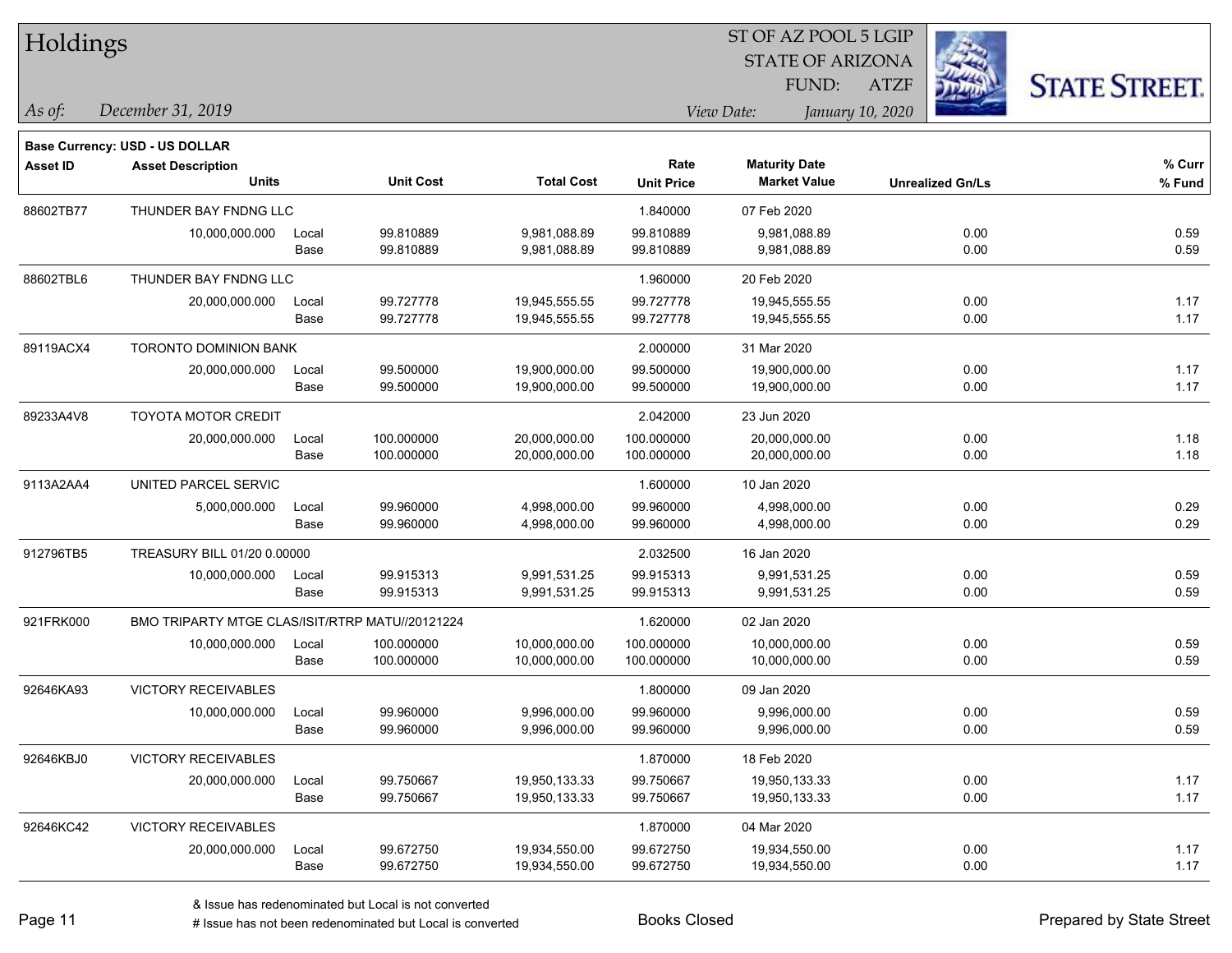| Holdings               |                                         |       |                  |                   |                   | ST OF AZ POOL 5 LGIP           |                         |                      |
|------------------------|-----------------------------------------|-------|------------------|-------------------|-------------------|--------------------------------|-------------------------|----------------------|
|                        |                                         |       |                  |                   |                   | <b>STATE OF ARIZONA</b>        |                         |                      |
|                        |                                         |       |                  |                   |                   | FUND:                          | <b>ATZF</b>             | <b>STATE STREET.</b> |
| As of:                 | December 31, 2019                       |       |                  |                   |                   | View Date:<br>January 10, 2020 |                         |                      |
|                        | Base Currency: USD - US DOLLAR          |       |                  |                   |                   |                                |                         |                      |
| <b>Asset ID</b>        | <b>Asset Description</b>                |       |                  |                   | Rate              | <b>Maturity Date</b>           |                         | % Curr               |
|                        | <b>Units</b>                            |       | <b>Unit Cost</b> | <b>Total Cost</b> | <b>Unit Price</b> | <b>Market Value</b>            | <b>Unrealized Gn/Ls</b> | % Fund               |
| 927YHY004              | RBC CAPITAL MARKETS REPO 04/16 VAR      |       |                  |                   | 1.480000          | 02 Jan 2020                    |                         |                      |
|                        | 50,000,000.000                          | Local | 100.000000       | 50,000,000.00     | 100.000000        | 50,000,000.00                  | 0.00                    | 2.94                 |
|                        |                                         | Base  | 100.000000       | 50,000,000.00     | 100.000000        | 50,000,000.00                  | 0.00                    | 2.94                 |
| 96327RAM6              | <b>WHEELS INC</b>                       |       |                  |                   | 1.870000          | 21 Jan 2020                    |                         |                      |
|                        | 15,000,000.000                          | Local | 99.896111        | 14,984,416.67     | 99.896111         | 14,984,416.67                  | 0.00                    | 0.88                 |
|                        |                                         | Base  | 99.896111        | 14,984,416.67     | 99.896111         | 14,984,416.67                  | 0.00                    | 0.88                 |
| 96327RBJ2              | <b>WHEELS INC</b>                       |       |                  |                   | 1.800000          | 18 Feb 2020                    |                         |                      |
|                        | 12,000,000.000                          | Local | 99.760000        | 11,971,200.00     | 99.760000         | 11,971,200.00                  | 0.00                    | 0.70                 |
|                        |                                         | Base  | 99.760000        | 11,971,200.00     | 99.760000         | 11,971,200.00                  | 0.00                    | 0.70                 |
| 979QRC005              | <b>BANK OF AMERICA REPO</b>             |       |                  |                   | 1.500000          | 02 Jan 2020                    |                         |                      |
|                        | 100,000,000.000                         | Local | 100.000000       | 100,000,000.00    | 100.000000        | 100,000,000.00                 | 0.00                    | 5.88                 |
|                        |                                         | Base  | 100.000000       | 100,000,000.00    | 100.000000        | 100,000,000.00                 | 0.00                    | 5.88                 |
| <b>US DOLLAR Total</b> |                                         |       |                  |                   |                   |                                |                         |                      |
|                        | 1,615,977,247.510                       | Local |                  | 1,613,094,504.86  |                   | 1,613,094,504.86               | 0.00                    | 94.87                |
|                        |                                         | Base  |                  | 1,613,094,504.86  |                   | 1,613,094,504.86               | 0.00                    | 94.87                |
|                        | <b>CASH EQUIVALENT Total</b>            |       |                  |                   |                   |                                |                         |                      |
|                        | 1,615,977,247.510                       | Base  |                  | 1,613,094,504.86  |                   | 1,613,094,504.86               | 0.00                    | 94.87                |
| <b>FIXED INCOME</b>    |                                         |       |                  |                   |                   |                                |                         |                      |
| <b>US DOLLAR</b>       |                                         |       |                  |                   |                   |                                | Exchange Rate:          | 1.000000             |
| 05588CAA0              | BMW VEHICLE OWNER TRUST BMWOT 2019 A A1 |       |                  |                   | 2.111240          | 25 Sep 2020                    |                         |                      |
|                        | 7,799,583.360                           | Local | 100.000000       | 7,799,583.36      | 100.015600        | 7,800,800.10                   | 1,216.74                | 0.46                 |
| Original Face:         | 20,000,000.000                          | Base  | 100.000000       | 7,799,583.36      | 100.015600        | 7,800,800.10                   | 1,216.74                | 0.46                 |
| 14315PAA3              | CARMAX AUTO OWNER TRUST CARMX 2019 3 A1 |       |                  |                   | 2.256610          | 17 Aug 2020                    |                         |                      |
|                        | 3,156,826.010                           | Local | 100.000000       | 3,156,826.01      | 100.021510        | 3,157,505.04                   | 679.03                  | 0.19                 |
| Original Face:         | 11,250,000.000                          | Base  | 100.000000       | 3,156,826.01      | 100.021510        | 3,157,505.04                   | 679.03                  | 0.19                 |
| 14315WAA8              | CARMAX AUTO OWNER TRUST CARMX 2019 4 A1 |       |                  |                   | 1.967950          | 16 Nov 2020                    |                         |                      |
|                        | 7,103,315.290                           | Local | 100.000000       | 7,103,315.29      | 100.014610        | 7,104,353.08                   | 1,037.79                | 0.42                 |
| Original Face:         | 10,000,000.000                          | Base  | 100.000000       | 7,103,315.29      | 100.014610        | 7,104,353.08                   | 1,037.79                | 0.42                 |

J.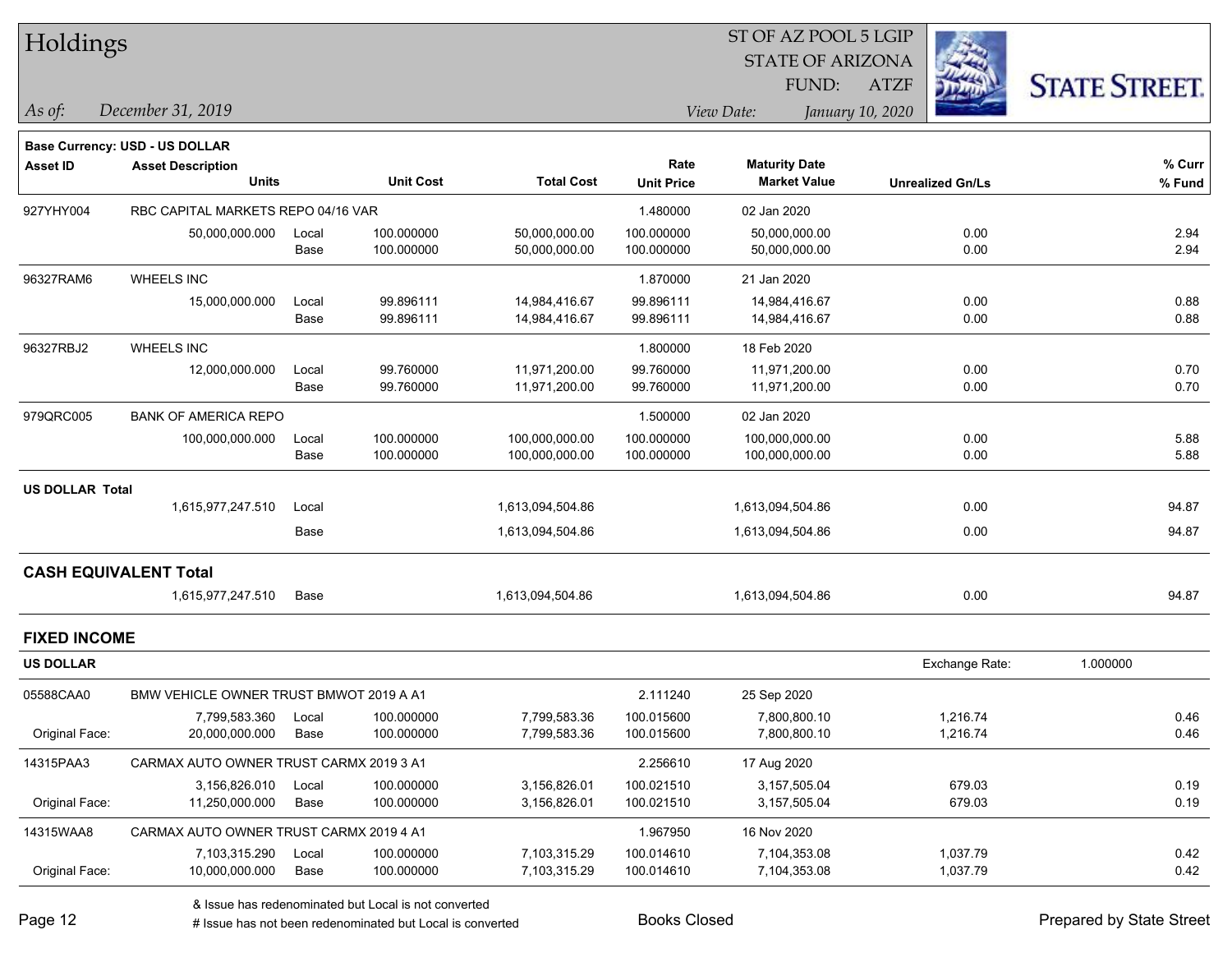| <b>Holdings</b> |                                                |       |                                                     | 51 OF AZ POOL 5 LGIP<br><b>STATE OF ARIZONA</b> |                   |                      |                  |                         |                      |
|-----------------|------------------------------------------------|-------|-----------------------------------------------------|-------------------------------------------------|-------------------|----------------------|------------------|-------------------------|----------------------|
|                 |                                                |       |                                                     |                                                 |                   | FUND:                | <b>ATZF</b>      |                         |                      |
| As of:          | December 31, 2019                              |       |                                                     |                                                 |                   | View Date:           | January 10, 2020 |                         | <b>STATE STREET.</b> |
|                 |                                                |       |                                                     |                                                 |                   |                      |                  |                         |                      |
| Asset ID        | <b>Base Currency: USD - US DOLLAR</b>          |       |                                                     |                                                 | Rate              | <b>Maturity Date</b> |                  |                         | $%$ Curr             |
|                 | <b>Asset Description</b><br><b>Units</b>       |       | <b>Unit Cost</b>                                    | <b>Total Cost</b>                               | <b>Unit Price</b> | <b>Market Value</b>  |                  | <b>Unrealized Gn/Ls</b> | % Fund               |
| 38013TAA9       | GM FINANCIAL AUTOMOBILE LEASIN GMALT 2019 3 A1 |       |                                                     |                                                 | 2.199830          | 20 Aug 2020          |                  |                         |                      |
|                 | 3,157,540.890                                  | Local | 100.000000                                          | 3,157,540.89                                    | 100.024700        | 3,158,320.80         |                  | 779.91                  | 0.19                 |
| Original Face:  | 10,000,000.000                                 | Base  | 100.000000                                          | 3,157,540.89                                    | 100.024700        | 3,158,320.80         |                  | 779.91                  | 0.19                 |
| 44891JAA6       | HYUNDAI AUTO RECEIVABLES TRUST HART 2019 B A1  |       |                                                     |                                                 | 1.907130          | 15 Oct 2020          |                  |                         |                      |
|                 | 2,818,583.180                                  | Local | 100.000000                                          | 2,818,583.18                                    | 99.996840         | 2,818,494.11         |                  | $-89.07$                | 0.17                 |
| Original Face:  | 4,500,000.000                                  | Base  | 100.000000                                          | 2,818,583.18                                    | 99.996840         | 2,818,494.11         |                  | $-89.07$                | 0.17                 |
| 44935RAA6       |                                                |       | HYUNDAI AUTO LEASE SECURITIZAT HALST 2019 B A1 144A |                                                 | 2.179830          | 17 Aug 2020          |                  |                         |                      |
|                 | 1,468,692.760                                  | Local | 100.000000                                          | 1,468,692.76                                    | 100.029550        | 1,469,126.76         |                  | 434.00                  | 0.09                 |
| Original Face:  | 4,250,000.000                                  | Base  | 100.000000                                          | 1,468,692.76                                    | 100.029550        | 1,469,126.76         |                  | 434.00                  | 0.09                 |
| 90290EAA7       | USAA AUTO OWNER TRUST USAOT 2019 1 A1          |       |                                                     |                                                 | 2.260540          | 17 Aug 2020          |                  |                         |                      |
|                 | 1,928,603.400                                  | Local | 100.000000                                          | 1,928,603.40                                    | 100.011440        | 1,928,824.03         |                  | 220.63                  | 0.11                 |
| Original Face:  | 12,000,000.000                                 | Base  | 100.000000                                          | 1,928,603.40                                    | 100.011440        | 1,928,824.03         |                  | 220.63                  | 0.11                 |
| 912796SH3       | TREASURY BILL 03/20 0.00000                    |       |                                                     |                                                 |                   | 26 Mar 2020          |                  |                         |                      |
|                 | 10,000,000.000                                 | Local | 99.634973                                           | 9,963,497.26                                    | 99.648192         | 9,964,819.20         |                  | 1,321.94                | 0.59                 |
|                 |                                                | Base  | 99.634973                                           | 9,963,497.26                                    | 99.648192         | 9,964,819.20         |                  | 1,321.94                | 0.59                 |
| 912796TG4       | TREASURY BILL 02/20 0.00000                    |       |                                                     |                                                 | 0.010000          | 20 Feb 2020          |                  |                         |                      |
|                 | 10,000,000.000                                 | Local | 99.744056                                           | 9,974,405.55                                    | 99.793792         | 9,979,379.20         |                  | 4,973.65                | 0.59                 |
|                 |                                                | Base  | 99.744056                                           | 9,974,405.55                                    | 99.793792         | 9,979,379.20         |                  | 4,973.65                | 0.59                 |
| 912796TW9       | TREASURY BILL 05/20 0.00000                    |       |                                                     |                                                 | 0.010000          | 28 May 2020          |                  |                         |                      |
|                 | 10,000,000.000                                 | Local | 99.360723                                           | 9,936,072.26                                    | 99.373106         | 9,937,310.60         |                  | 1,238.34                | 0.58                 |
|                 |                                                | Base  | 99.360723                                           | 9,936,072.26                                    | 99.373106         | 9,937,310.60         |                  | 1,238.34                | 0.58                 |
| 912796TX7       | TREASURY BILL 06/20 0.00000                    |       |                                                     |                                                 | 0.010000          | 04 Jun 2020          |                  |                         |                      |
|                 | 10,000,000.000                                 | Local | 99.327257                                           | 9,932,725.66                                    | 99.342719         | 9,934,271.90         |                  | 1,546.24                | 0.58                 |
|                 |                                                | Base  | 99.327257                                           | 9,932,725.66                                    | 99.342719         | 9,934,271.90         |                  | 1,546.24                | 0.58                 |
| 912796UA5       | TREASURY BILL 06/20 0.00000                    |       |                                                     |                                                 | 0.010000          | 25 Jun 2020          |                  |                         |                      |
|                 | 10,000,000.000                                 | Local | 99.239778                                           | 9,923,977.77                                    | 99.253333         | 9,925,333.30         |                  | 1,355.53                | 0.58                 |
|                 |                                                | Base  | 99.239778                                           | 9,923,977.77                                    | 99.253333         | 9,925,333.30         |                  | 1,355.53                | 0.58                 |
| 912796WU9       | TREASURY BILL 02/20 0.00000                    |       |                                                     |                                                 | 0.010000          | 25 Feb 2020          |                  |                         |                      |
|                 | 10,000,000.000                                 | Local | 99.759359                                           | 9,975,935.93                                    | 99.776530         | 9,977,653.00         |                  | 1,717.07                | 0.59                 |
|                 |                                                | Base  | 99.759359                                           | 9,975,935.93                                    | 99.776530         | 9,977,653.00         |                  | 1,717.07                | 0.59                 |

 $ST$  OF AZ POOL 5 LGIP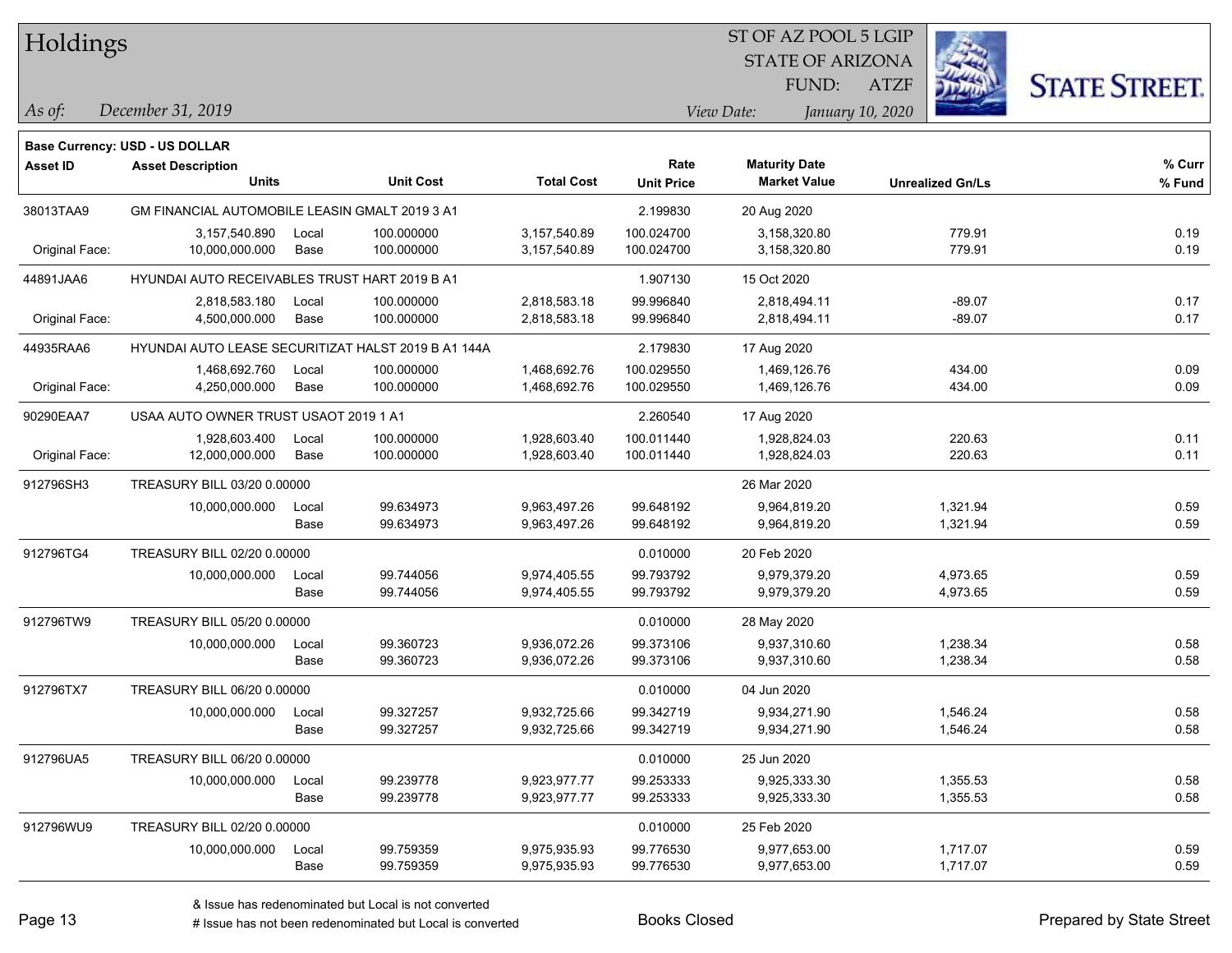| Holdings                       |                          |       |                  | ST OF AZ POOL 5 LGIP    |                   |                      |                  |                         |                      |
|--------------------------------|--------------------------|-------|------------------|-------------------------|-------------------|----------------------|------------------|-------------------------|----------------------|
|                                |                          |       |                  | <b>STATE OF ARIZONA</b> |                   |                      |                  |                         |                      |
|                                |                          |       |                  |                         |                   | FUND:                | <b>ATZF</b>      |                         | <b>STATE STREET.</b> |
| $\vert$ As of:                 | December 31, 2019        |       |                  |                         |                   | View Date:           | January 10, 2020 |                         |                      |
| Base Currency: USD - US DOLLAR |                          |       |                  |                         |                   |                      |                  |                         |                      |
| Asset ID                       | <b>Asset Description</b> |       |                  |                         | Rate              | <b>Maturity Date</b> |                  |                         | % Curr               |
|                                | <b>Units</b>             |       | <b>Unit Cost</b> | <b>Total Cost</b>       | <b>Unit Price</b> | <b>Market Value</b>  |                  | <b>Unrealized Gn/Ls</b> | % Fund               |
| <b>US DOLLAR Total</b>         |                          |       |                  |                         |                   |                      |                  |                         |                      |
|                                | 87,433,144.890           | Local |                  | 87,139,759.32           |                   | 87,156,191.12        |                  | 16,431.80               | 5.13                 |
| Original Face:                 | 72,000,000.000           | Base  |                  | 87,139,759.32           |                   | 87,156,191.12        |                  | 16,431.80               | 5.13                 |
| <b>FIXED INCOME Total</b>      |                          |       |                  |                         |                   |                      |                  |                         |                      |
|                                | 87,433,144.890           | Base  |                  | 87,139,759.32           |                   | 87,156,191.12        |                  | 16,431.80               | 5.13                 |
| Original Face:                 | 72,000,000.000           |       |                  |                         |                   |                      |                  |                         |                      |

Page 14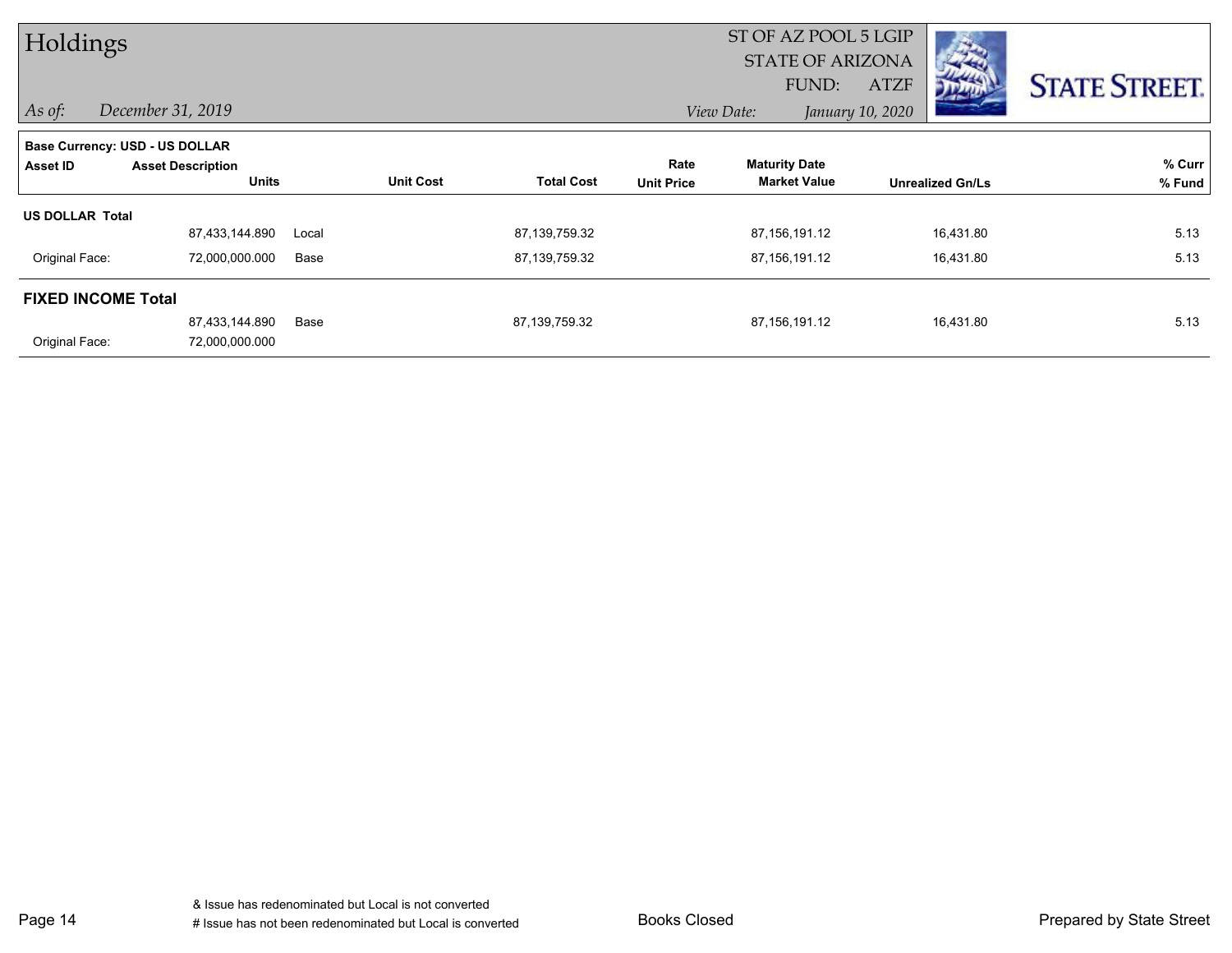| Holdings          |                                       |      | ST OF AZ POOL 5 LGIP |                   |                   |                      |                         |                         |                      |
|-------------------|---------------------------------------|------|----------------------|-------------------|-------------------|----------------------|-------------------------|-------------------------|----------------------|
|                   |                                       |      |                      |                   |                   |                      | <b>STATE OF ARIZONA</b> |                         |                      |
|                   |                                       |      |                      |                   |                   | FUND:                | <b>ATZF</b>             |                         | <b>STATE STREET.</b> |
| $\vert$ As of:    | December 31, 2019                     |      |                      |                   |                   | View Date:           | January 10, 2020        |                         |                      |
|                   | <b>Base Currency: USD - US DOLLAR</b> |      |                      |                   |                   |                      |                         |                         |                      |
| Asset ID          | <b>Asset Description</b>              |      |                      |                   | Rate              | <b>Maturity Date</b> |                         |                         | % Curr               |
|                   | <b>Units</b>                          |      | <b>Unit Cost</b>     | <b>Total Cost</b> | <b>Unit Price</b> | <b>Market Value</b>  |                         | <b>Unrealized Gn/Ls</b> | % Fund               |
| <b>FUND Total</b> |                                       |      |                      |                   |                   |                      |                         |                         |                      |
|                   | 1,703,418,540.250                     | Base |                      | 1,700,242,412.03  |                   | 1,700,258,843.83     |                         | 16,431.80               | 100.00               |
| Original Face:    | 72,000,000.000                        |      |                      |                   |                   |                      |                         |                         |                      |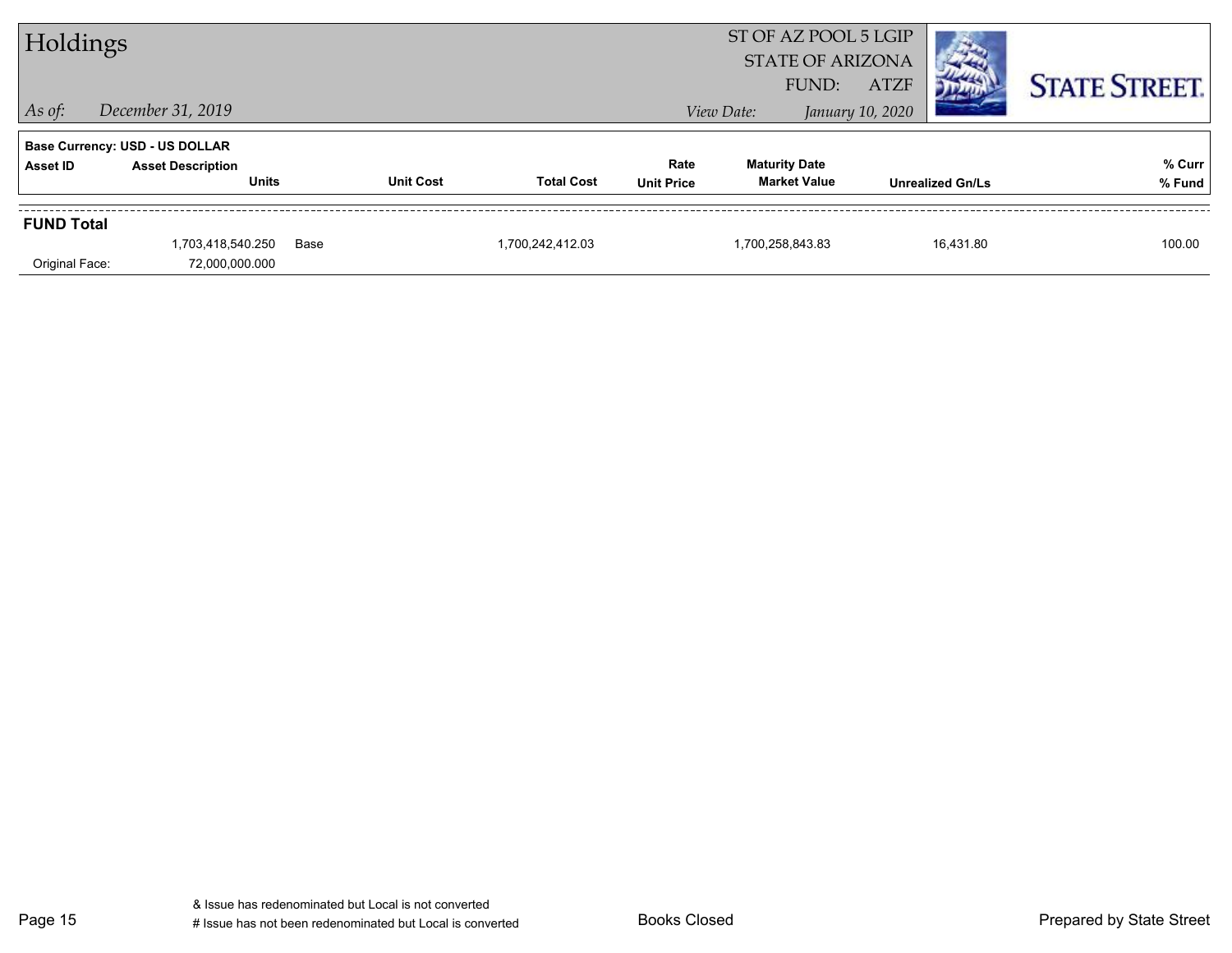## Holdings

## Currency Summary

*As of: December 31, 2019*

## ST OF AZ POOL 5 LGIP STATE OF ARIZONAATZF FUND:



*View Date:January 10, 2020*

## **Base Currency:USD - US DOLLAR**

|                        |                   |       |                   |                     | % Currency |                         |                          |                           |
|------------------------|-------------------|-------|-------------------|---------------------|------------|-------------------------|--------------------------|---------------------------|
|                        | <b>Units</b>      |       | <b>Total Cost</b> | <b>Market Value</b> | % Fund     | <b>Unreal Sec Gn/Ls</b> | <b>Unreal Curr Gn/Ls</b> | <b>Total Unreal Gn/Ls</b> |
| <b>US DOLLAR</b>       |                   |       |                   |                     |            |                         | Exchange Rate:           | 1.000000                  |
| <b>CASH</b>            |                   |       |                   |                     |            |                         |                          |                           |
|                        | 8,147.850         | Local | 8,147.85          | 8,147.85            | 0.00       | 0.00                    |                          | 0.00                      |
|                        |                   | Base  | 8,147.85          | 8,147.85            | 0.00       | 0.00                    | 0.00                     | 0.00                      |
| <b>CASH EQUIVALENT</b> |                   |       |                   |                     |            |                         |                          |                           |
|                        | 1,615,977,247.510 | Local | 1,613,094,504.86  | 1,613,094,504.86    | 94.87      | 0.00                    |                          | 0.00                      |
|                        |                   | Base  | 1,613,094,504.86  | 1,613,094,504.86    | 94.87      | 0.00                    | 0.00                     | 0.00                      |
| <b>FIXED INCOME</b>    |                   |       |                   |                     |            |                         |                          |                           |
|                        | 87,433,144.890    | Local | 87,139,759.32     | 87, 156, 191. 12    | 5.13       | 16,431.80               |                          | 16,431.80                 |
| Original Face:         | 72,000,000.000    | Base  | 87,139,759.32     | 87, 156, 191. 12    | 5.13       | 16,431.80               | 0.00                     | 16,431.80                 |
| <b>US DOLLAR Total</b> |                   |       |                   |                     |            |                         |                          |                           |
|                        | 1,703,418,540.250 | Local | 1,700,242,412.03  | 1,700,258,843.83    | 100.00     | 16,431.80               |                          | 16,431.80                 |
| Original Face:         | 72,000,000.000    | Base  | 1,700,242,412.03  | 1,700,258,843.83    | 100.00     | 16,431.80               | 0.00                     | 16,431.80                 |
| <b>FUND Total</b>      |                   |       |                   |                     |            |                         |                          |                           |
|                        | 1,703,418,540.250 | Base  | 1,700,242,412.03  | 1,700,258,843.83    | 100.00     | 16,431.80               | 0.00                     | 16,431.80                 |
| Original Face:         | 72,000,000.000    |       |                   |                     |            |                         |                          |                           |
|                        |                   |       |                   |                     |            |                         |                          |                           |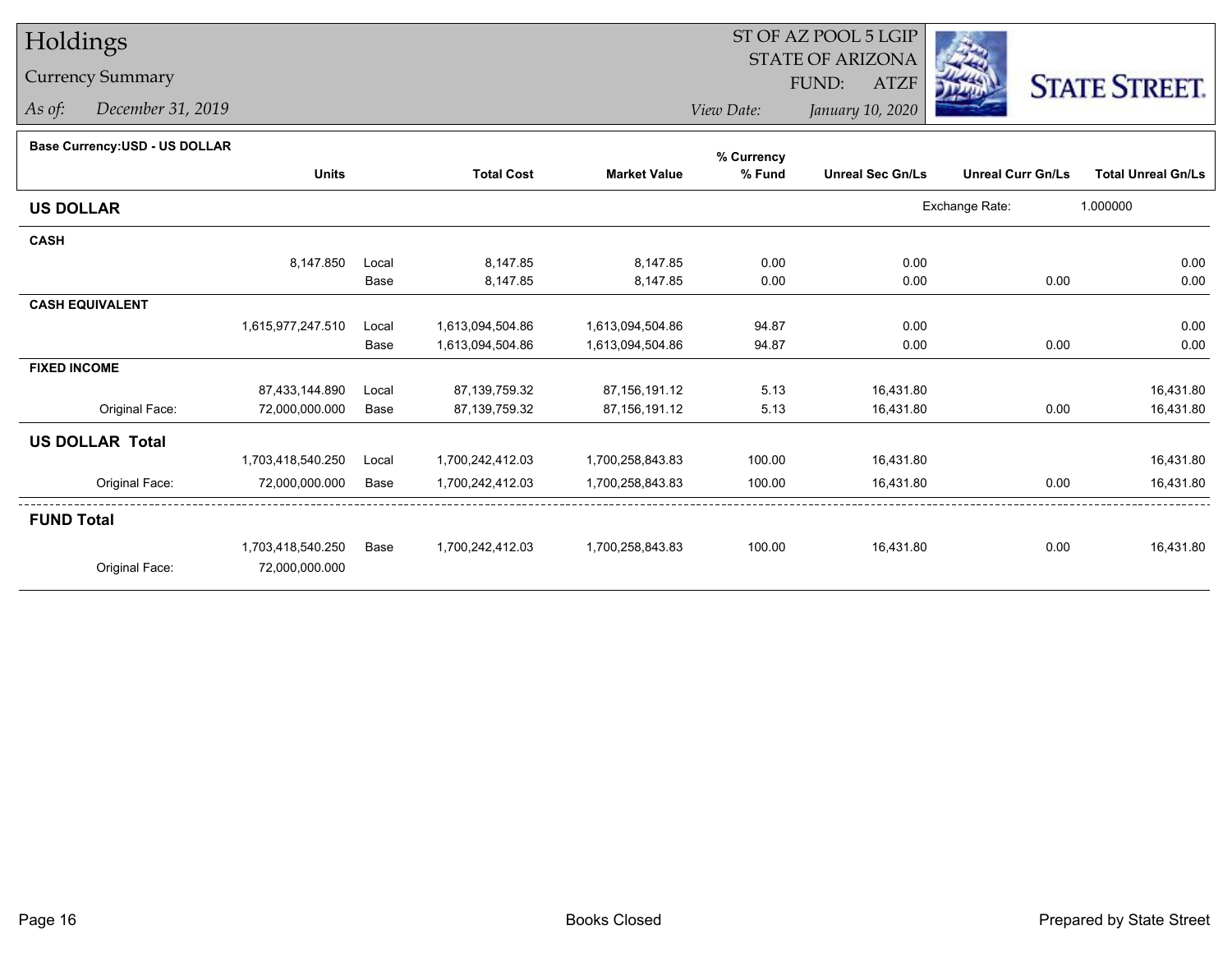| Holdings             |                                       |                   |                     | ST OF AZ POOL 5 LGIP<br><b>STATE OF ARIZONA</b> |                         |                          |                           |  |
|----------------------|---------------------------------------|-------------------|---------------------|-------------------------------------------------|-------------------------|--------------------------|---------------------------|--|
| <b>Asset Summary</b> |                                       |                   |                     |                                                 | FUND:<br><b>ATZF</b>    |                          | <b>STATE STREET.</b>      |  |
| As of:               | December 31, 2019                     |                   |                     | View Date:                                      | January 10, 2020        |                          |                           |  |
|                      | <b>Base Currency: USD - US DOLLAR</b> |                   |                     |                                                 |                         |                          |                           |  |
|                      | <b>Units</b>                          | <b>Total Cost</b> | <b>Market Value</b> | % Fund                                          | <b>Unreal Sec Gn/Ls</b> | <b>Unreal Curr Gn/Ls</b> | <b>Total Unreal Gn/Ls</b> |  |
| <b>CASH</b>          |                                       |                   |                     |                                                 |                         |                          |                           |  |
| <b>US DOLLAR</b>     | 8,147.850                             | 8,147.85          | 8,147.85            | 0.00                                            | 0.00                    | 0.00                     | 0.00                      |  |
| <b>CASH Total</b>    | 8,147.850                             | 8,147.85          | 8,147.85            | 0.00                                            | 0.00                    | 0.00                     | 0.00                      |  |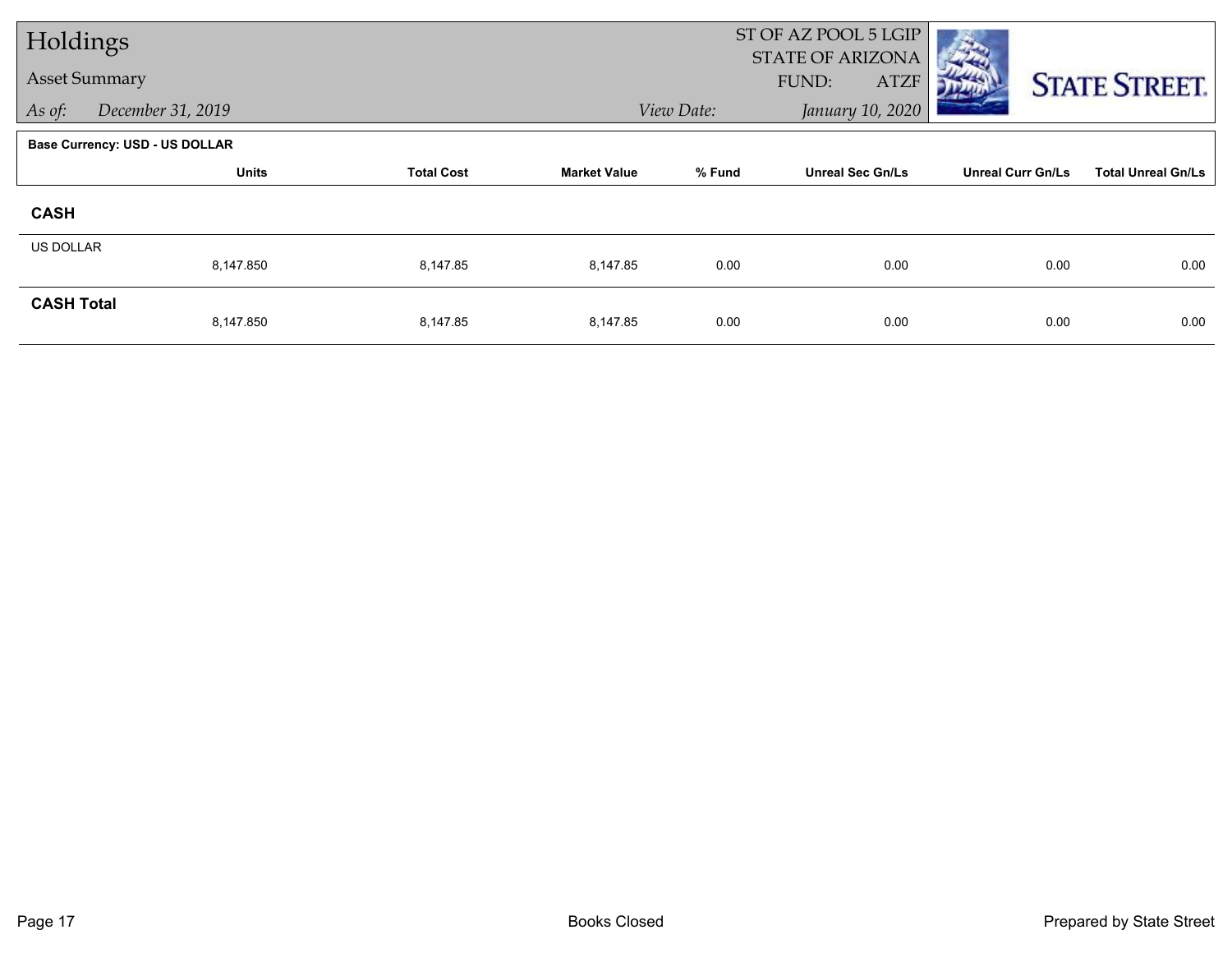| Holdings         |                                                   |                   |                     | ST OF AZ POOL 5 LGIP |                                                 |                          |                           |  |
|------------------|---------------------------------------------------|-------------------|---------------------|----------------------|-------------------------------------------------|--------------------------|---------------------------|--|
|                  | <b>Asset Summary</b>                              |                   |                     |                      | <b>STATE OF ARIZONA</b><br>FUND:<br><b>ATZF</b> |                          | <b>STATE STREET.</b>      |  |
| As of:           | December 31, 2019                                 |                   |                     | View Date:           | January 10, 2020                                |                          |                           |  |
|                  | <b>Base Currency: USD - US DOLLAR</b>             |                   |                     |                      |                                                 |                          |                           |  |
|                  | <b>Units</b>                                      | <b>Total Cost</b> | <b>Market Value</b> | % Fund               | <b>Unreal Sec Gn/Ls</b>                         | <b>Unreal Curr Gn/Ls</b> | <b>Total Unreal Gn/Ls</b> |  |
|                  | <b>CASH EQUIVALENT</b>                            |                   |                     |                      |                                                 |                          |                           |  |
| <b>US DOLLAR</b> |                                                   |                   |                     |                      |                                                 |                          |                           |  |
|                  | 1,615,977,247.510                                 | 1,613,094,504.86  | 1,613,094,504.86    | 94.87                | 0.00                                            | 0.00                     | 0.00                      |  |
|                  | <b>CASH EQUIVALENT Total</b><br>1,615,977,247.510 | 1,613,094,504.86  | 1,613,094,504.86    | 94.87                | 0.00                                            | 0.00                     | 0.00                      |  |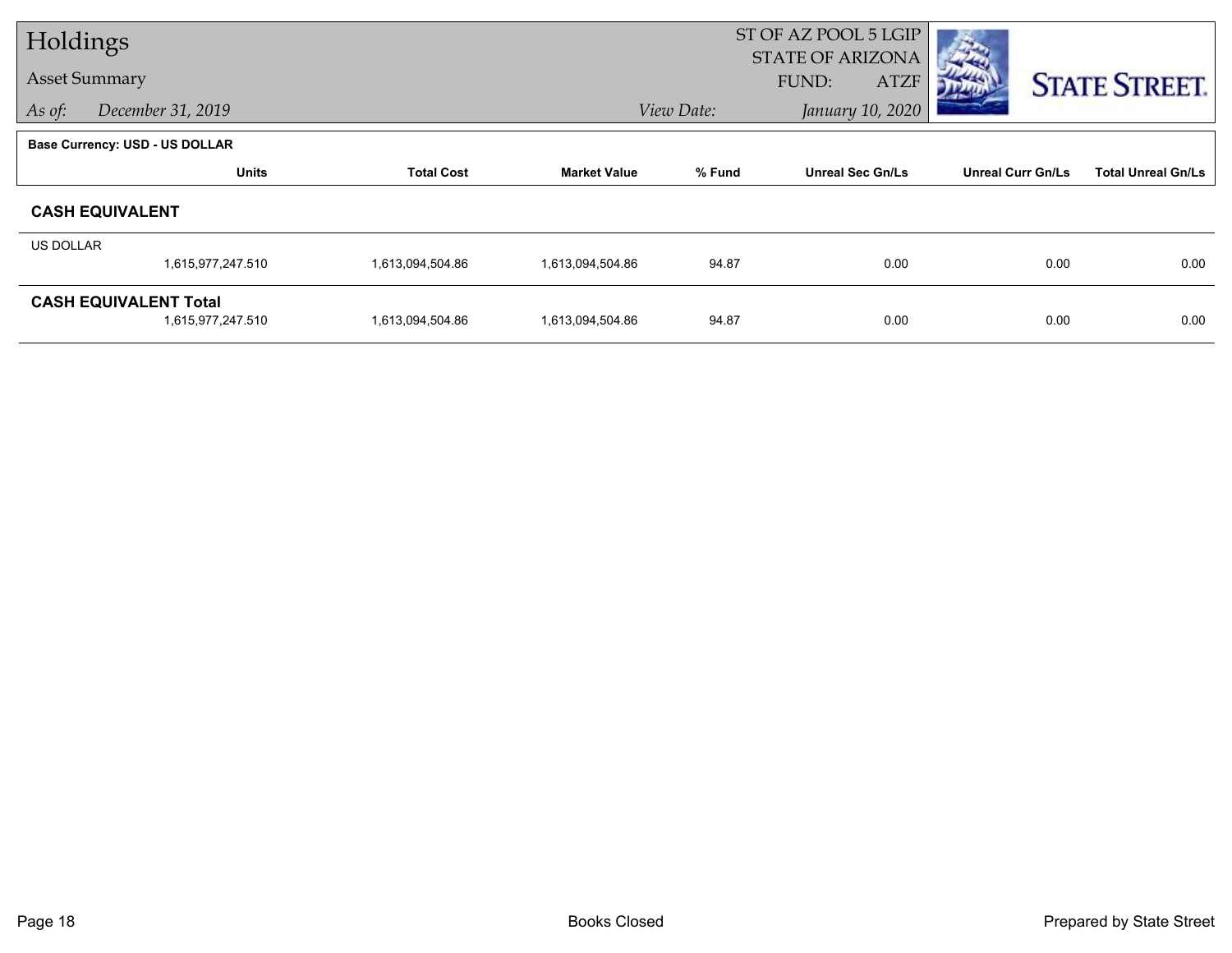| Holdings         |                                             |                   |                     |            | ST OF AZ POOL 5 LGIP                            |                          |                           |  |
|------------------|---------------------------------------------|-------------------|---------------------|------------|-------------------------------------------------|--------------------------|---------------------------|--|
|                  | <b>Asset Summary</b>                        |                   |                     |            | <b>STATE OF ARIZONA</b><br>FUND:<br><b>ATZF</b> |                          | <b>STATE STREET.</b>      |  |
| As of:           | December 31, 2019                           |                   |                     | View Date: | January 10, 2020                                |                          |                           |  |
|                  | <b>Base Currency: USD - US DOLLAR</b>       |                   |                     |            |                                                 |                          |                           |  |
|                  | <b>Units</b>                                | <b>Total Cost</b> | <b>Market Value</b> | % Fund     | <b>Unreal Sec Gn/Ls</b>                         | <b>Unreal Curr Gn/Ls</b> | <b>Total Unreal Gn/Ls</b> |  |
|                  | <b>FIXED INCOME</b>                         |                   |                     |            |                                                 |                          |                           |  |
| <b>US DOLLAR</b> |                                             |                   |                     |            |                                                 |                          |                           |  |
|                  | 87,433,144.890                              | 87,139,759.32     | 87,156,191.12       | 5.13       | 16,431.80                                       | 0.00                     | 16,431.80                 |  |
|                  | <b>FIXED INCOME Total</b><br>87,433,144.890 | 87,139,759.32     | 87,156,191.12       | 5.13       | 16,431.80                                       | 0.00                     | 16,431.80                 |  |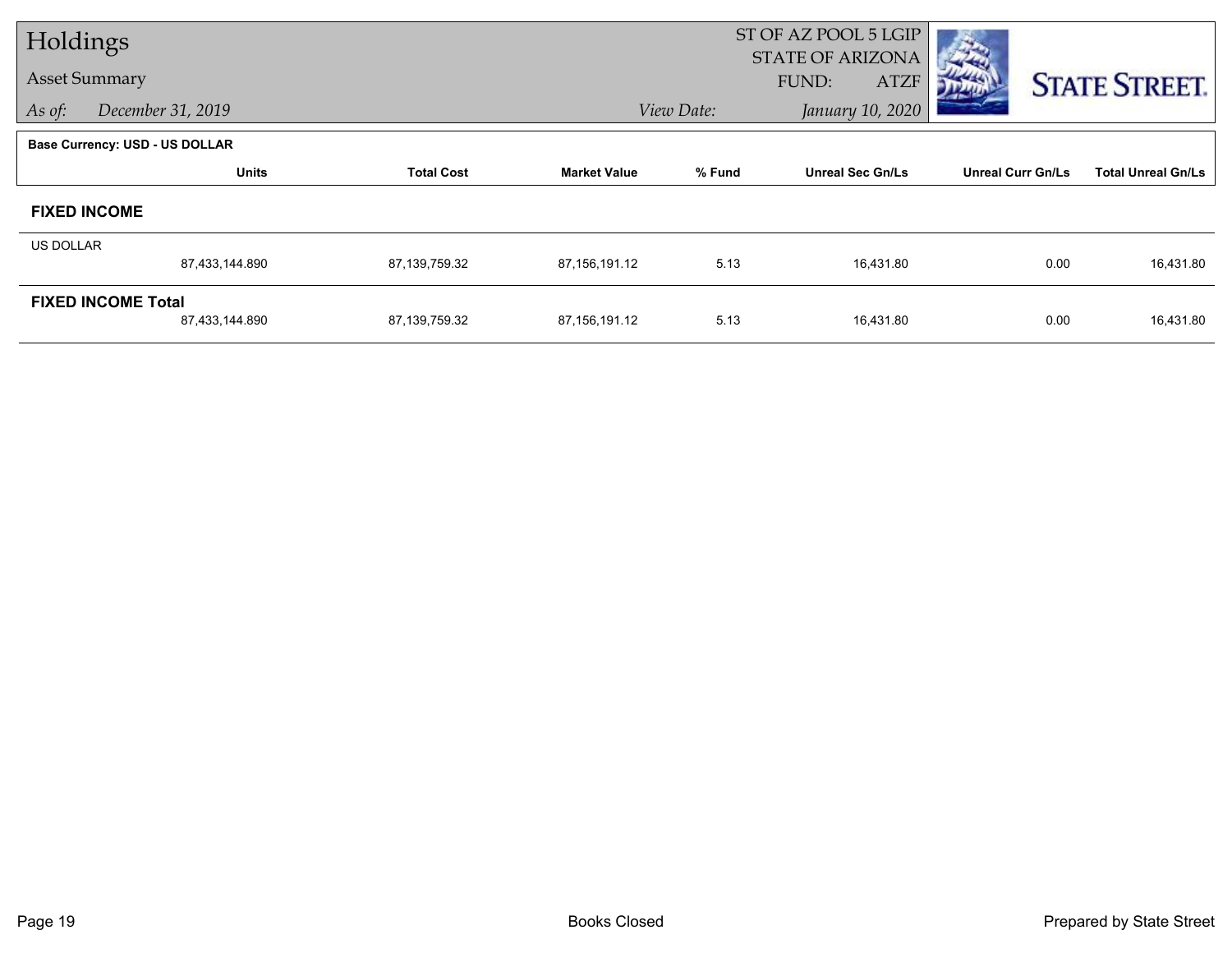| Holdings          |                                       |                   |                     |            | ST OF AZ POOL 5 LGIP<br><b>STATE OF ARIZONA</b> |                          |                           |  |
|-------------------|---------------------------------------|-------------------|---------------------|------------|-------------------------------------------------|--------------------------|---------------------------|--|
|                   | <b>Asset Summary</b>                  |                   |                     |            | <b>ATZF</b><br>FUND:                            |                          | <b>STATE STREET.</b>      |  |
| As of:            | December 31, 2019                     |                   |                     | View Date: | January 10, 2020                                |                          |                           |  |
|                   | <b>Base Currency: USD - US DOLLAR</b> |                   |                     |            |                                                 |                          |                           |  |
|                   | <b>Units</b>                          | <b>Total Cost</b> | <b>Market Value</b> | % Fund     | <b>Unreal Sec Gn/Ls</b>                         | <b>Unreal Curr Gn/Ls</b> | <b>Total Unreal Gn/Ls</b> |  |
| <b>FUND Total</b> |                                       |                   |                     |            |                                                 |                          |                           |  |
|                   | 1,703,418,540.250                     | 1,700,242,412.03  | 1.700.258.843.83    | 100.00     | 16.431.80                                       | 0.00                     | 16,431.80                 |  |